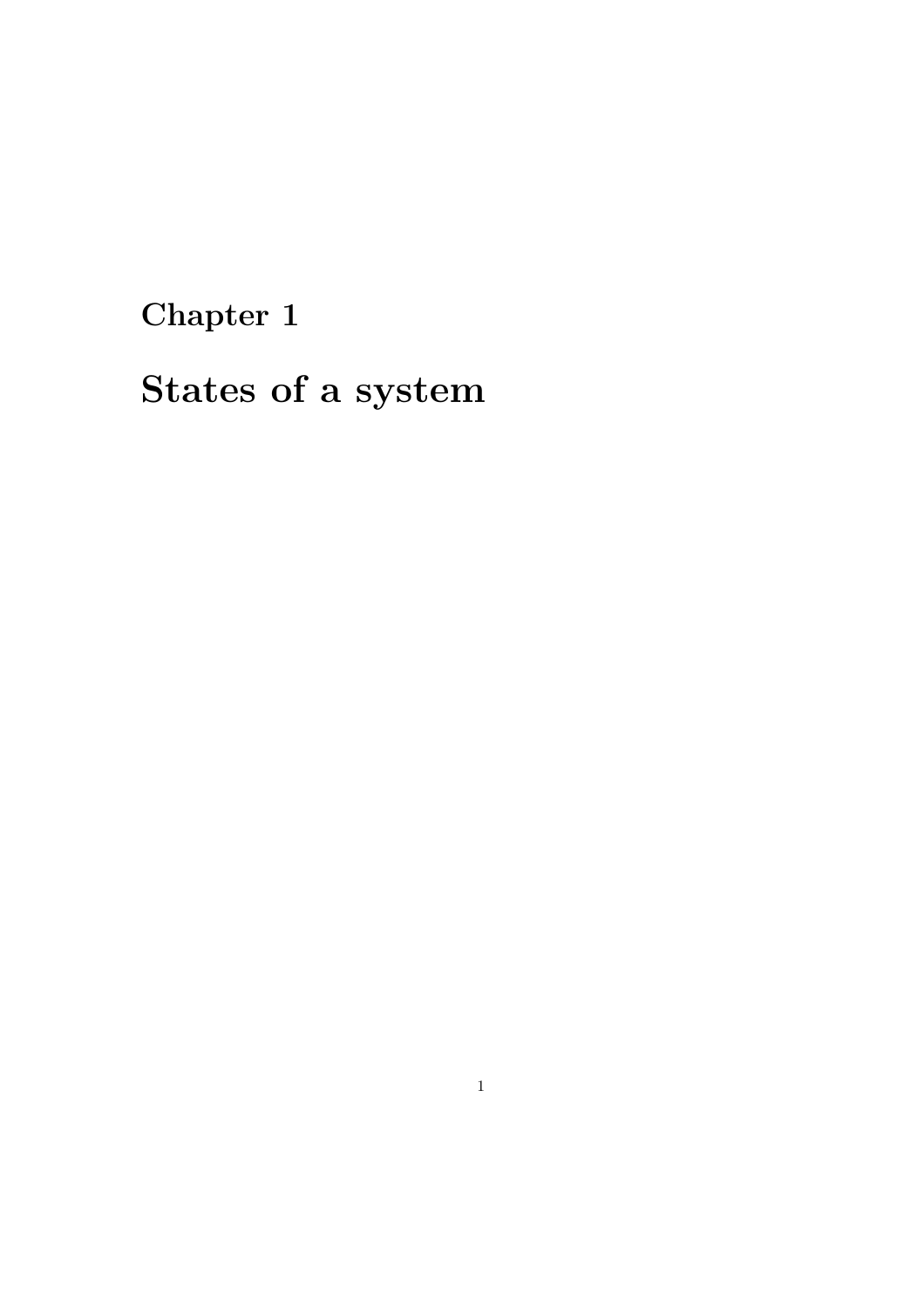## 1.1 Classical systems

Physical objects that obey the laws of classical mechanics are more familiar to us since we can draw examples from the direct observation of macroscopic phenomena in our daily life. For instance the trajectory of a tennis ball, or the motion of a cyclist at the Olympics, are described by the well-known Newton's law:

$$
\mathbf{f} = m\,\mathbf{a}.\tag{1.1}
$$

This remarkable equation marks the birth of modern physics: it relates the state of a physical system (kinematics) to the total force acting on the system (dynamics). Solving the differential equation yields the state of the system at all times once the initial state is known, i.e. the theory is predictive and its predictions can be tested by subsequent observations of the state of the system.

Newton's law embodies all the fundamental concepts that are used for the description of any physical system: the state of the system is described by a mathematical object, and the dynamics is encoded in a differential equation, usually called an *equation of motion*. According to the complexity of the problem under study, more or less sophisticated mathematical tools are required both to model the system and to solve the equations of motion.

We shall now discuss in more detail the quantities that appear in Newton's law. Note that this is a vectorial equality, *i.e.* vectors appear both on the LHS (the force  $f$ ) and RHS (the acceleration a) of the equation:

- $\bullet$  a is the acceleration, *i.e.* the second derivative of the position  $\mathbf x$  of the system with respect to time,  $\mathbf{a} = \frac{d^2}{dt^2} \mathbf{x}$ ;
- f is the force acting on the system;
- $m$  is the mass of the system, this is a real number multiplying the vector  $a$ .

### 1.1.1 Trajectory of a classical point particle

The state of a point particle is specified by its position as a function of time  $\mathbf{x}(t)$ .  $\mathbf{x}(t)$  is a vector and spans a trajectory in  $d$ -dimensional space. A particle moving on a line, or on a plane corresponds to  $d = 1, 2$  respectively, while the space we experience normally is three–dimensional. Some explicit examples can be found in the Problem section. The trajectory of a particle in a three-dimensional space is represented in Fig. 1.1. At each time  $t$ , the position of the particle is described by a threedimensional vector  $\mathbf{x}(t)$ . In a given reference frame the vector  $\mathbf{x}(t)$  is represented by three real coordinates  $(x_1(t), x_2(t), x_3(t))$ .

Let us now introduce some mathematical concepts that are useful in modelling the kinematics of a classical point particle. From a mathematical point of view, the trajectory of the particle can be seen as a mapping which associates to each time t a vector  $x$ . In three dimensions the vector  $x$  is represented by its coordinates in a given reference frame, *i.e.* by a triplet  $(x_1, x_2, x_3)$  of real numbers; we shall introduce the following notation to denote such a mapping:

$$
\mathbf{x}: \mathbb{R} \to \mathbb{R}^3
$$
  
\n
$$
t \mapsto (x_1, x_2, x_3).
$$
 (1.2)

If we are only interested in the evolution of a given physical system confined in a finite box  $\mathcal{B} \subset \mathbb{R}^3$ , and over a finite time range  $\mathcal{I} = [t_0, t_1] \subset \mathbb{R}$ , then the mapping would be:

$$
\mathbf{x} : \mathcal{I} \to \mathcal{B} \,. \tag{1.3}
$$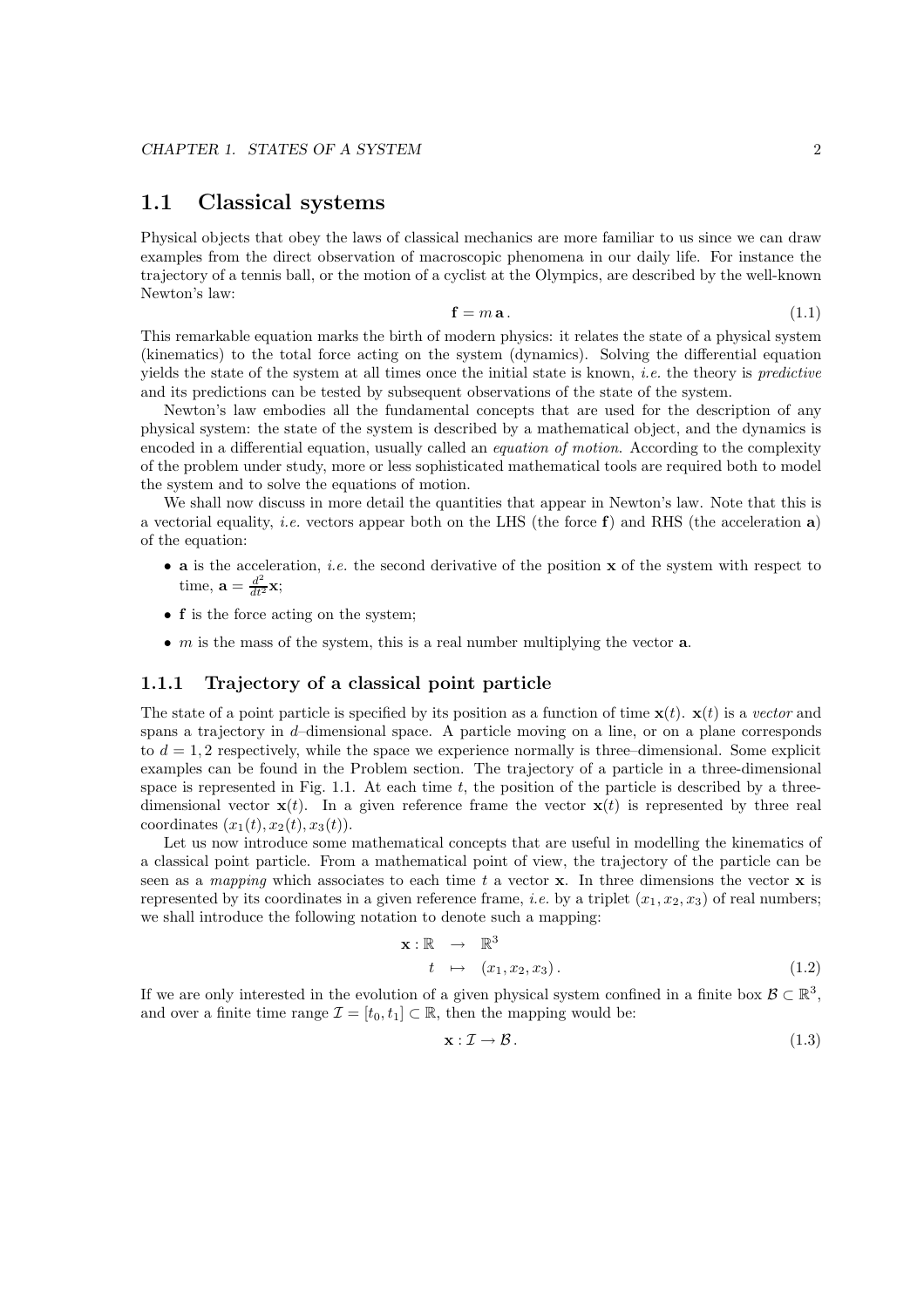

Figure 1.1: Trajectory of a point particle in three–dimensional space. The vector  $\mathbf{x}(t)$  describes the position of the particle as a function of time. Three subsequent positions of the particle  $\mathbf{x}(t_1), \mathbf{x}(t_2), \mathbf{x}(t_3)$ are shown in this picture. The dashed line is the trajectory of the particle. Choosing a reference frame, the vector can be described by the three coordinates  $\mathbf{x} = (x_1, x_2, x_3)$ . The same vector x has different coordinates if the reference frame is changed.

In general we shall indicate by t the time variable, and by  $x_i(t)$  the i-th coordinate of the position vector. When the time-dependence is not explicitly needed we may simply write  $x_i$ . Derivation with respect to time is sometimes denotes by a dot:

$$
\frac{d}{dt}x_i(t) \equiv \dot{x}_i(t),\tag{1.4}
$$

$$
\frac{d^2}{dt^2}x_i(t) \equiv \ddot{x}_i(t). \tag{1.5}
$$

Note that, in order to model the system, we made a fundamental approximation: we assumed that the physical system can be described as a point particle, whose position in space is given by the vector x. In this approximation a physical body is identified with its center of mass. Additional variables are needed if we want to describe internal degrees of freedom.

#### 1.1.2 Equation of motion

The time-dependence of the particle position is obtained by solving Eq. 1.1. As already specified above this is a second–order differential equation relating vectors. For a  $d$ –dimensional system it can rewritten as a set of d differential equations between the components of the position and the force vectors. The solution of a second–order differential equation is completely fixed once we know the value of the function and of its first derivative at one time  $t_0$ . For instance, for a point–particle of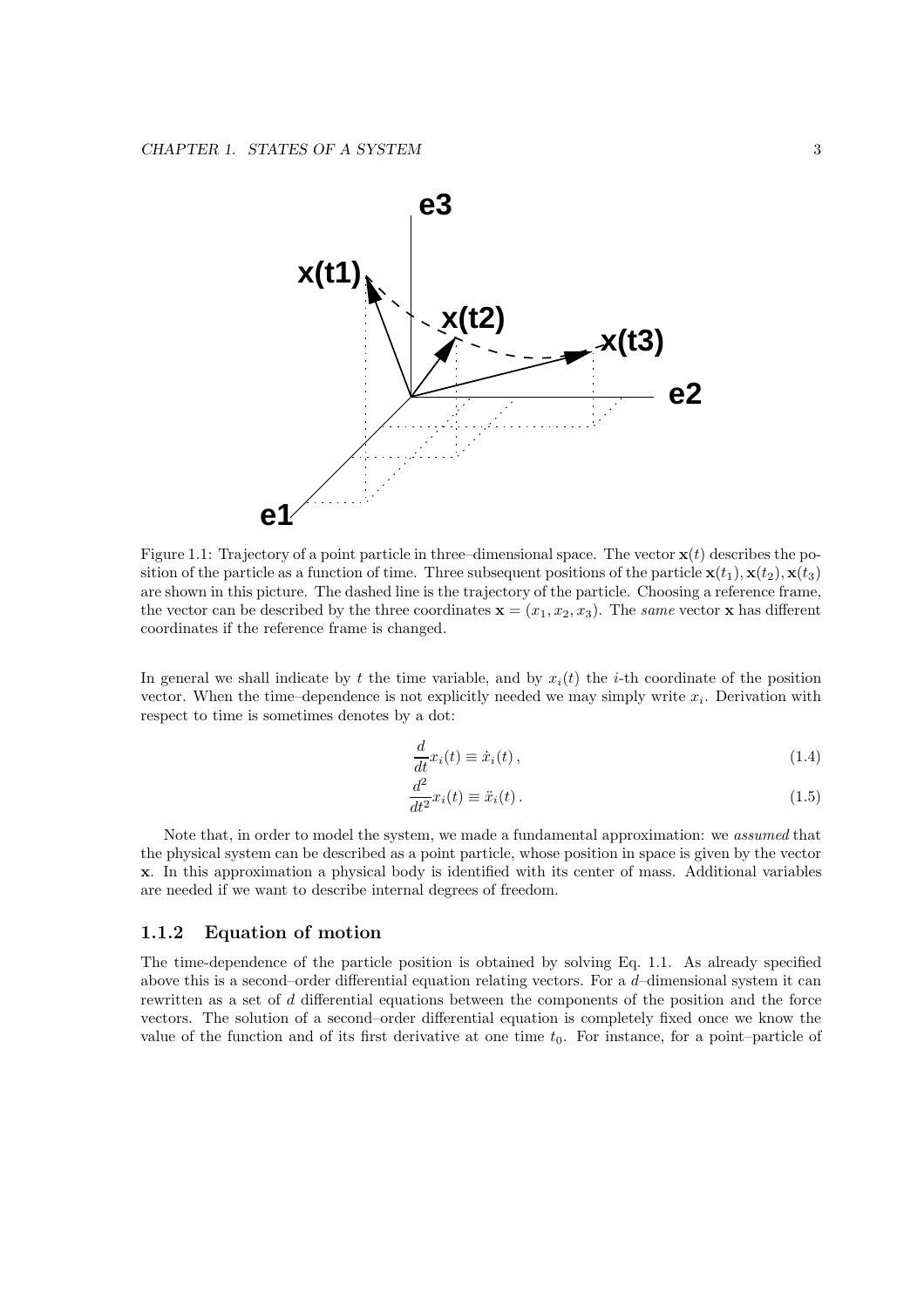#### CHAPTER 1. STATES OF A SYSTEM 4

mass  $m$  which experiences a constant force  $f$ :

$$
x_i(t) = \frac{1}{2} \frac{f_i}{m} (t - t_0)^2 + \dot{x}_i(t_0)(t - t_0) + x_i(t_0).
$$
 (1.6)

Given the position and the velocity of the system at a given time  $t_0$ , the whole trajectory is determined by Eq. 1.6.

Exercise 1.1.1 Make sure you understand *all* the symbols in the Eq. 1.6.

The solution of the equation of motion can become more difficult if the force in not constant, but the basic idea remains the same. The state of a classical system is completely determined by the knowledge of its position and velocity at a given time  $(x, \dot{x})$ . Equivalently we can replace the velocity of the particle by its momentum  $\mathbf{p} = m\dot{\mathbf{x}}$ , so that finally the system is described by a 2d–dimensional vector  $(x, p)$ . In three dimensions this is a six-dimensional vector. Note that in classical mechanics x and p can be measured simultaneously, so there is no obstruction in specifying the state of the system by its position and momentum.

Real vectors play a central role in describing the state of a classical system. As you have already seen in previous courses real vectors can be added, subtracted, multiplied by a constant. These properties define an abstract mathematical structure called a vector space. We shall now move on to the description of a quantum system and see how the same structure naturally emerges when considering the set of all possible wave functions. An abstract description of vector spaces will be presented in Sect. 1.3.

## 1.1.3 Coordinates

Let us consider three-dimensional space, with the usual definition of the scalar product between vectors. A triplet of vectors  $(e_1, e_2, e_3)$  are called orthonormal if and only if:

$$
\mathbf{e}_i \cdot \mathbf{e}_j = \delta_{ij} \,. \tag{1.7}
$$

A generic vector  $\mathbf x$  can be uniquely written as a linear combination of the  $\mathbf e_i$ :

$$
\mathbf{x} = x_1 \mathbf{e}_1 + x_2 \mathbf{e}_2 + x_3 \mathbf{e}_3. \tag{1.8}
$$

The coordinates  $(x_1, x_2, x_3)$  are easily computed:

$$
x_i = \mathbf{e}_i \cdot \mathbf{x} \,. \tag{1.9}
$$

Given two vectors **x**, **y**, with respective coordinates  $(x_1, x_2, x_3)$  and  $(y_1, y_2, y_3)$ , the scalar product is given by

$$
\mathbf{x} \cdot \mathbf{y} = \sum_{i} x_i y_i \,. \tag{1.10}
$$

The same vector has different coordinates in different reference frames. An example of a change of reference frame can be found in Sect. 1.5.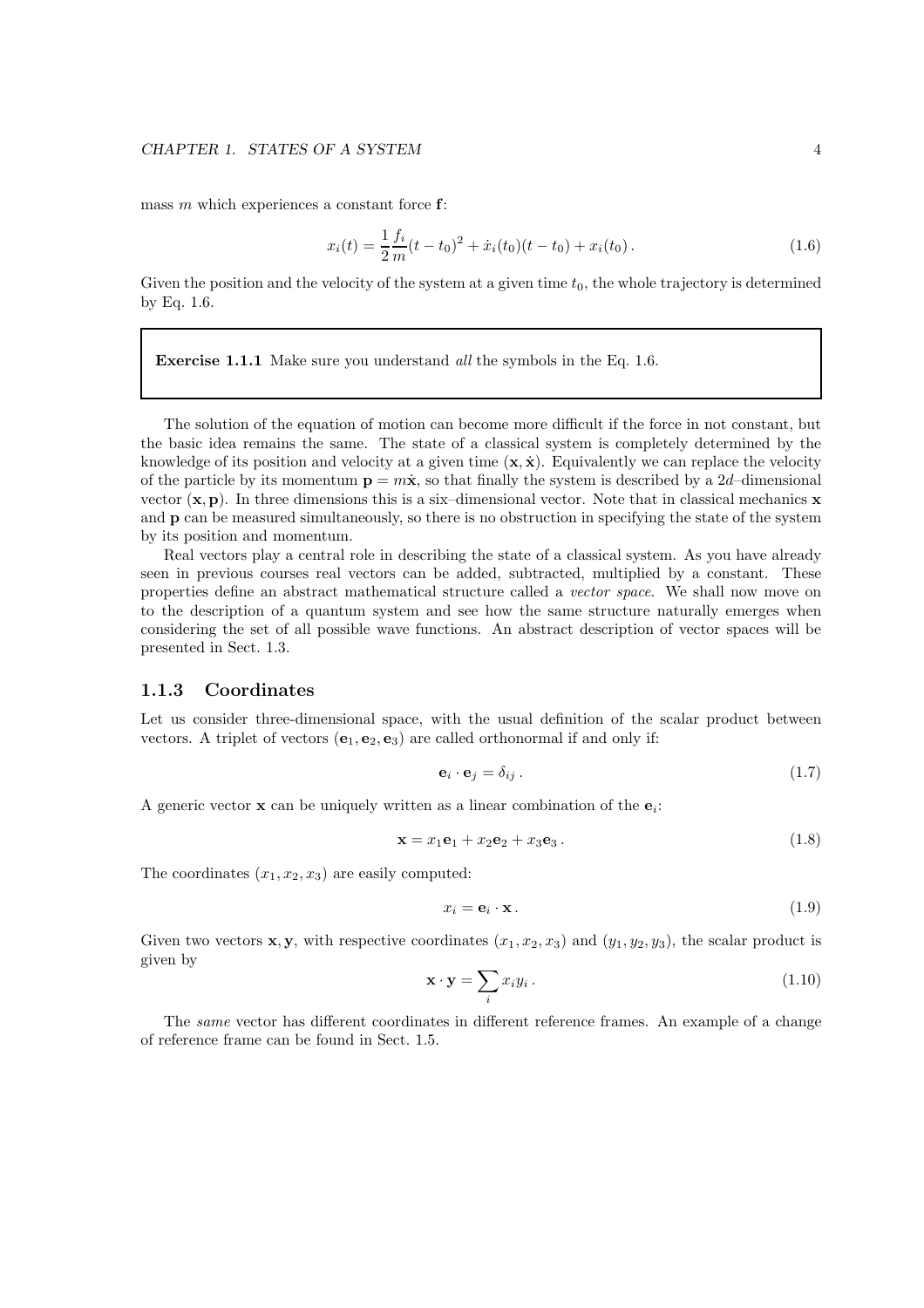# 1.2 Quantum systems

The state of a quantum mechanical system is given by its wave function. We shall see in this Section that the set of all possible wave functions (i.e. of all possible quantum states) shares some formal similarities with the set of states of a classical particles. We follow very closely the discussion in chapter 2 of [Cla05].

## 1.2.1 Probability amplitude of a quantum point particle

The wave function  $\psi(\mathbf{x},t)$  of a quantum particle is interpreted as a probability amplitude; *i.e.*  $|\psi(\mathbf{x},t)|^2 d^3x$  yields the probability of finding the paritcle at a time t in a volume  $d^3x$  about the point x. Conservation of probability requires:

$$
\int d^3x \left| \psi(\mathbf{x},t) \right|^2 = 1, \tag{1.11}
$$

and therefore  $\psi$  has to be a square–integrable function. The set of square–integrable functions is called  $L^2$ .

From a physical point of view the meaningful wave functions form a smaller set than  $L^2$ ; discontinuities in the wave functions do not have a clear physical interpretation, and we can safely restrict ourselves to functions that have a bounded domain (the latter describe a system that is confined to a finite region of space). We shall denote  $\mathcal F$  the set of physically meaningful wave functions.

Linear combinations of elements of  $\mathcal F$  also represent physical states. This fact translates into the following mathematical statement. If  $\psi_1, \psi_2 \in \mathcal{F}$ , then:

$$
\psi(\mathbf{x}) = \lambda_1 \psi_1(\mathbf{x}) + \lambda_2 \psi_2(\mathbf{x}) \in \mathcal{F},\tag{1.12}
$$

for any arbitrary complex numbers  $\lambda_1, \lambda_2$ .

**Exercise 1.2.1** Show that  $\psi(\mathbf{x})$  defined in Eq. 1.12 is a square–integrable function.

A scalar product between elements of  $\mathcal F$  can be defined. It is a mapping that associates a complex number to each ordered pair of functions:

$$
(\psi, \phi) = \int d^3x \, \psi(\mathbf{x})^* \phi(\mathbf{x}). \tag{1.13}
$$

Exercise 1.2.2 Starting from the definition of the scalar product, verify the following properties:

$$
(\psi, \phi) = (\phi, \psi)^*, \qquad (1.14)
$$

$$
(\psi, \lambda_1 \phi_1 + \lambda_2 \phi_2) = \lambda_1 (\psi, \phi_1) + \lambda_2 (\psi, \phi_2), \qquad (1.15)
$$

$$
(\lambda_1 \psi_1 + \lambda_2 \psi_2, \phi) = \lambda_1^* (\psi_1, \phi) + \lambda_2^* (\psi_2, \phi).
$$
 (1.16)

Note that the scalar product in anti–linear with respect to the first function of the pair.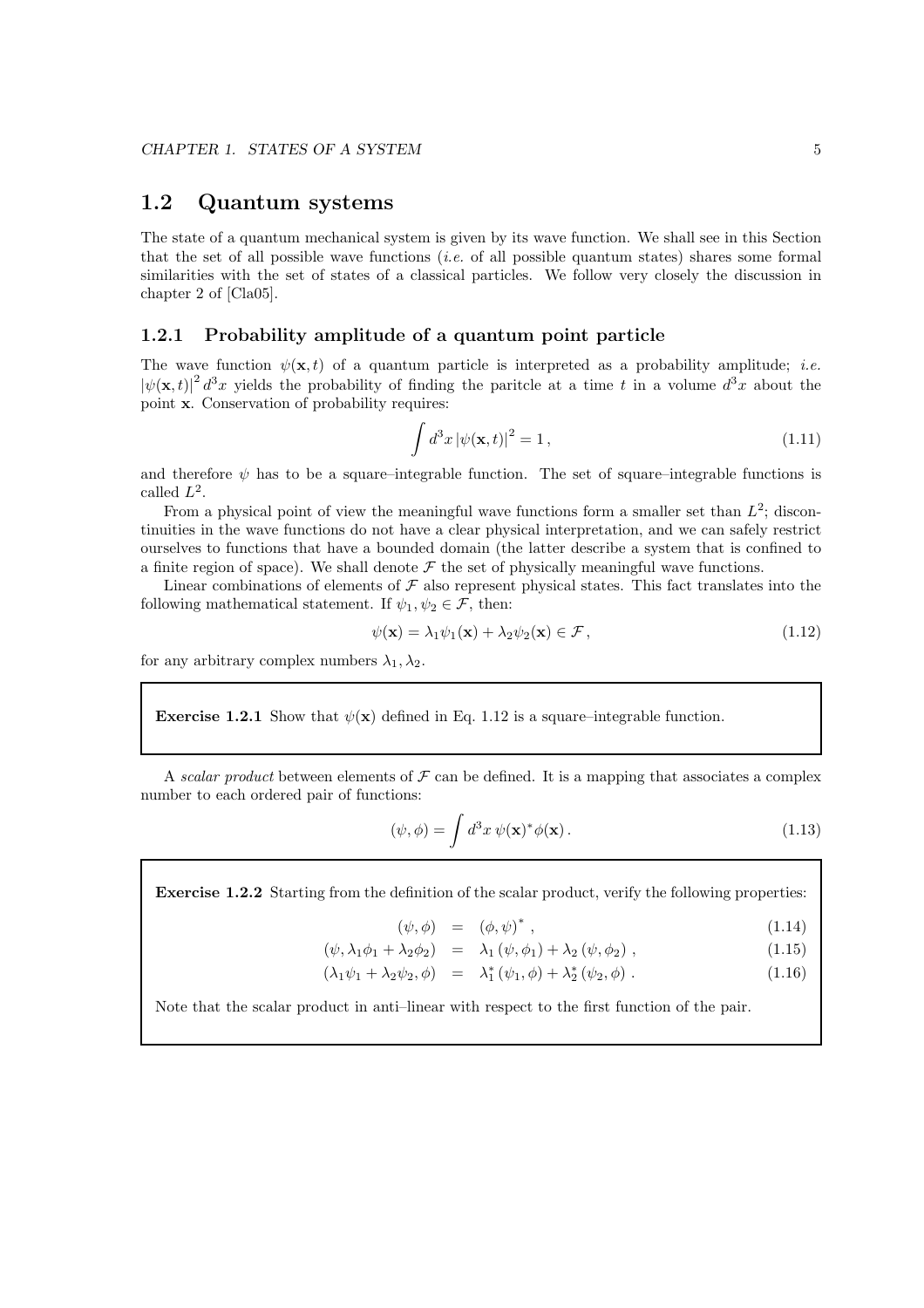As you get more familiar with this scalar product, you should appreciate the fact that it is a natural extension of the scalar product of real vectors. Note however that we are now dealing with a complex vector spaces, i.e. the coefficients of linear combinations are complex numbers.

**Exercise 1.2.3** The scalar product allows to define the  $L^2$  norm of a state:

$$
\|\psi\|^2 = (\psi, \psi) \tag{1.17}
$$

Check that the norm is a real, positive number and that  $\|\psi\| = 0 \Leftrightarrow \psi \equiv 0$ . Prove the Schwartz inequality:

$$
|(\psi_1, \psi_2)| \le \sqrt{(\psi_1, \psi_1)} \sqrt{(\psi_2, \psi_2)} \tag{1.18}
$$

We have highlighted a close analogy between the states of a classical and a quantum system. In both cases the set of states has the mathematical structure of a vector space, in which a scalar product can be defined. The main difference is that classical states form a real vector space, while quantum states form a complex vector space.

## 1.2.2 Equation of motion

In quantum mechanics the temporal evolution of the system is given by the Schrödinger equation:

$$
i\frac{\partial}{\partial t}\psi(t,\mathbf{x}) = H\psi(t,\mathbf{x}).
$$
\n(1.19)

This is the analog of Newton's equation: the state of the system is described by the wave function  $\psi$ , and the dynamics of the system is encoded in the Hamiltonian H. The Hamiltonian is an operator acting on F, *i.e.* by applying H to a given wave function  $\psi$  you obtain another wave function  $\psi' \in \mathcal{F}$ . Note however that the Schrödinger equation is a first-order differential equation. The knowledge of  $\psi(t_0, \mathbf{x})$  at a given moment in time is enough to determine its subsequent evolution - until measurements are performed.

The Schrödinger equation is solved formally by:

$$
\psi(t, \mathbf{x}) = U(t, t_0)\psi(t_0, \mathbf{x}),\tag{1.20}
$$

where

$$
U(t, t') = \exp[-iH(t - t')] \tag{1.21}
$$

and  $H$  is the Hamiltonian operator.

Exercise 1.2.4 Check that Eqs. 1.20, 1.21 define a solution of the Schrödinger equation.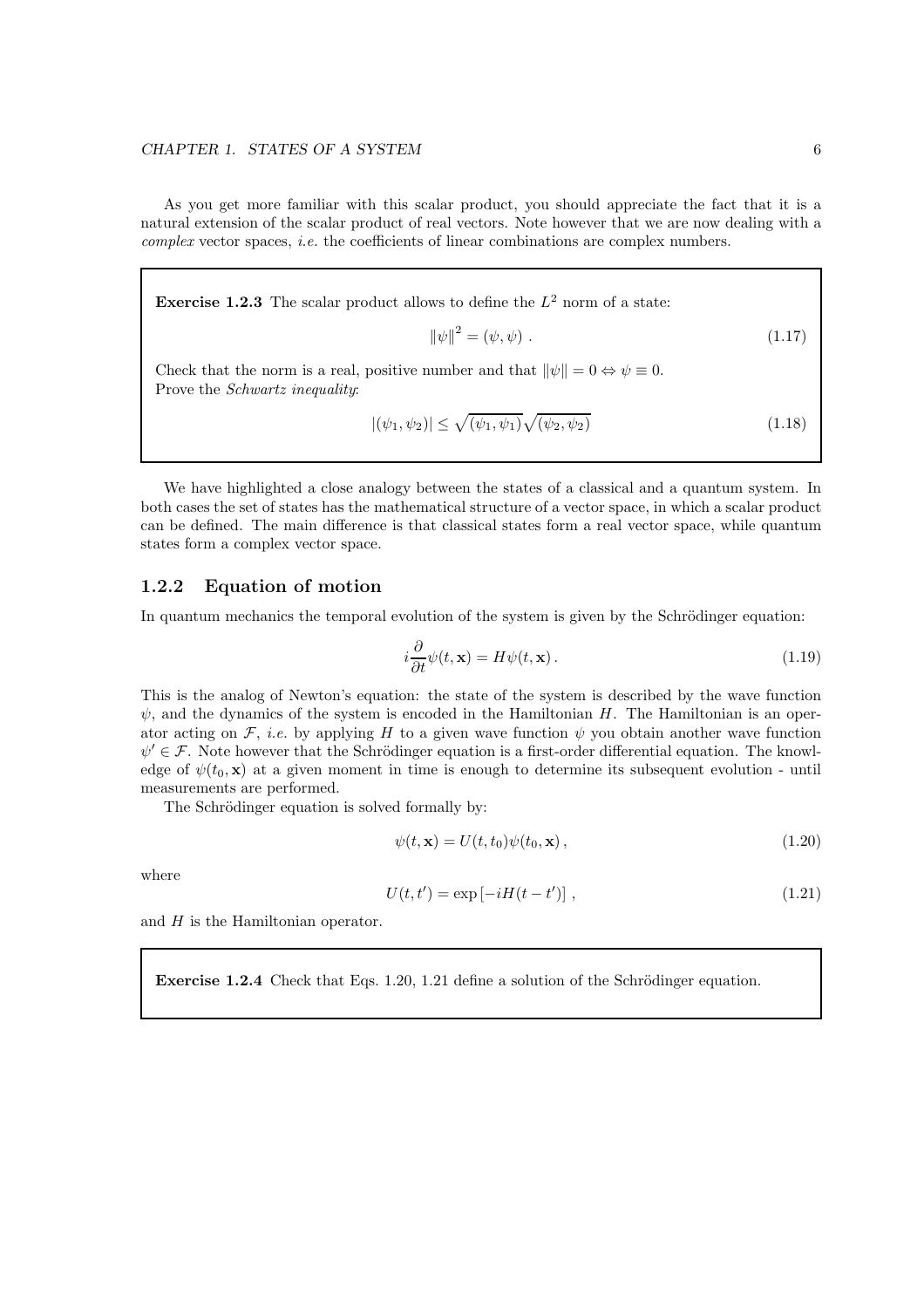## 1.2.3 Bases and coordinates in  $\mathcal F$

We shall now develop the idea that a state in the complex vector space  $\mathcal F$  can be described by a set of complex coordinates, which are the analog of the usual real coordinates of the three–dimensional vectors that are used to describe classical systems. In order to describe a vector by a set of coordinates we need to introduce the concept of a basis.

Let us consider a set of functions:  ${u_i(\mathbf{x})}_{i \in \mathbb{N}} \in \mathcal{F}$ , such that:

1. the set is orthonormal, i.e.

$$
(u_i, u_j) = \delta_{ij}, \qquad (1.22)
$$

2. every function  $\psi \in \mathcal{F}$  can be expanded in one and only one way in terms of the  $u_i$ , *i.e.* 

$$
\psi(\mathbf{x}) = \sum_{i} c_i u_i(\mathbf{x}). \tag{1.23}
$$

The set of complex numbers  $c_i$  are said to represent  $\psi$  in the basis  $\{u_i(\mathbf{x})\}$ ; they are the natural generalization of the concept of coordinates to the case of complex vector spaces.

Exercise 1.2.5 Using the orthonormality of the basis functions, prove that:

$$
c_i = (u_i, \psi) \tag{1.24}
$$

It should be clear from the equation above that the coordinates  $c_i$  depend on the choice of the basis.

If  $\phi(\mathbf{x}) = \sum_i b_i u_i(\mathbf{x})$  and  $\psi(\mathbf{x}) = \sum_j c_j u_j(\mathbf{x})$ , prove that:

$$
(\psi, \phi) = \sum_{i} c_i^* b_i, \qquad (1.25)
$$

$$
(\psi, \psi) = \sum_{i} |c_i|^2.
$$
 (1.26)

Note the analogy between the coefficients  $c_i$  and the usual concept of coordinates in  $\mathbb{R}^3$ . If an orthonormal basis  $e_1, e_2, e_3$  is chosen, any vector V is represented by its coordinates  $(v_1, v_2, v_3)$ :

$$
\mathbf{V} = \sum_{i=1,2,3} v_i \mathbf{e}_i, \tag{1.27}
$$

and we have:

$$
\mathbf{e}_i \cdot \mathbf{e}_j = \delta_{ij} \tag{1.28}
$$

$$
v_i = \mathbf{V} \cdot \mathbf{e}_i \tag{1.29}
$$

$$
\mathbf{V} \cdot \mathbf{W} = \sum_{i} v_i w_i, \qquad (1.30)
$$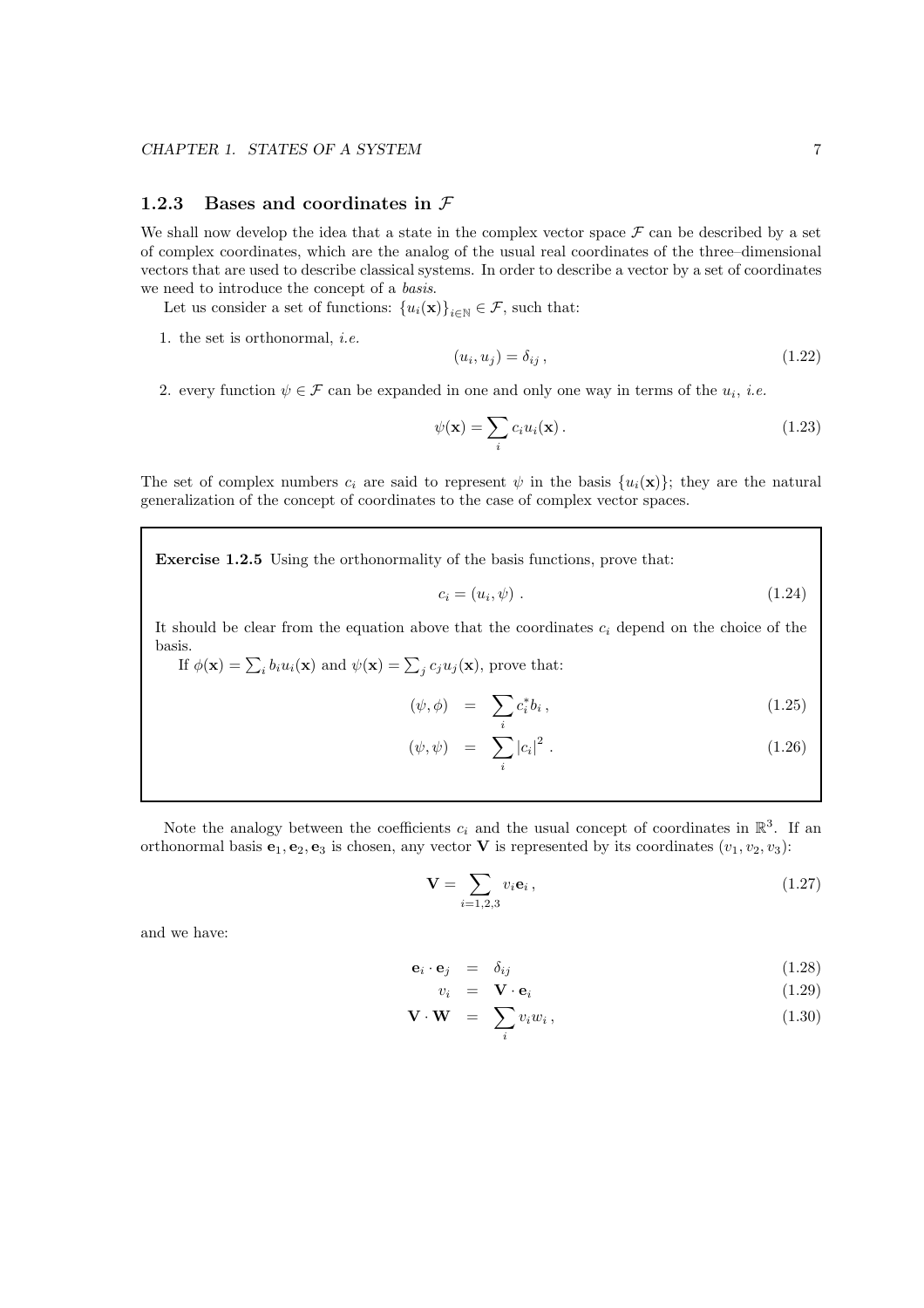where  $\cdot$  is the usual scalar product between vectors. Make sure you distinguish vectors from coordinates in the above equations. The coordinates depend on the choice of basis, while vectors are geometrical objects.

Going back to the complex vector space, we are now going to establish a relation, called the *closure relation*, which characterizes a basis  $\{u_i(\mathbf{x})\}$ . Let us start from the expansion Eq. 1.23, and plug it in Eq. 1.24:

$$
\psi(\mathbf{x}) = \sum_{i} (u_i, \psi) u_i(\mathbf{x})
$$

$$
= \sum_{i} \left[ \int d^3 \mathbf{x}' u_i(\mathbf{x}')^* \psi(\mathbf{x}') \right] u_i(\mathbf{x}).
$$

Interchanging the sum and the integral over  $x'$  yields:

$$
\psi(\mathbf{x}) = \int d^3 \mathbf{x}' \psi(\mathbf{x}') \left[ \sum_i u_i(\mathbf{x}) u_i(\mathbf{x}')^* \right]. \tag{1.31}
$$

Remember that Eq. 1.31 has to hold for *every* function  $\psi \in \mathcal{F}$ , and therefore:

$$
\sum_{i} u_i(\mathbf{x}) u_i(\mathbf{x}')^* = \delta(\mathbf{x} - \mathbf{x}') \tag{1.32}
$$

where  $\delta(\mathbf{x})$  indicates the usual Dirac delta function. We shall see later that the closure relation has a very natural geometrical interpretation.

#### 1.2.4 Bases not belonging to  $\mathcal F$

It is often convenient to expand the wave functions of a physical system in terms of basis functions that do not belong to  $\mathcal{F}$ , *i.e.* functions that do not represent physical states. For simplicity we shall discuss the case of a one–dimensional system, the extension to the three–dimensional case is straightforward and is presented in one of the problems at the end of the chapter.

#### Plane waves

Let us consider the plane wave

$$
v_p(x) = \exp[ipx], \qquad (1.33)
$$

where p is a real number. It can be readily proven that the integral of  $|v_p(x)|^2$  over the whole real axis diverges, and therefore  $v_p \notin \mathcal{F}$ . The number p can be considered as a *continuous index* labelling the functions in the set  $\{v_p(x)\}\$ . It is an extension of the case presented in the previous Section, where we had an (potentially infinite) set of functions labelled by a discrete index i.

Expanding a generic function  $\psi \in \mathcal{F}$  on the set  $\{v_p(x)\}\$ is nothing but the usual Fourier transform:

$$
\psi(x) = \int_{-\infty}^{+\infty} \frac{dp}{2\pi} \tilde{\psi}(p) v_p(x) \tag{1.34}
$$

$$
\tilde{\psi}(p) = (v_p, \psi) = \int_{-\infty}^{+\infty} dx \, v_p(x)^* \psi(x).
$$
\n(1.35)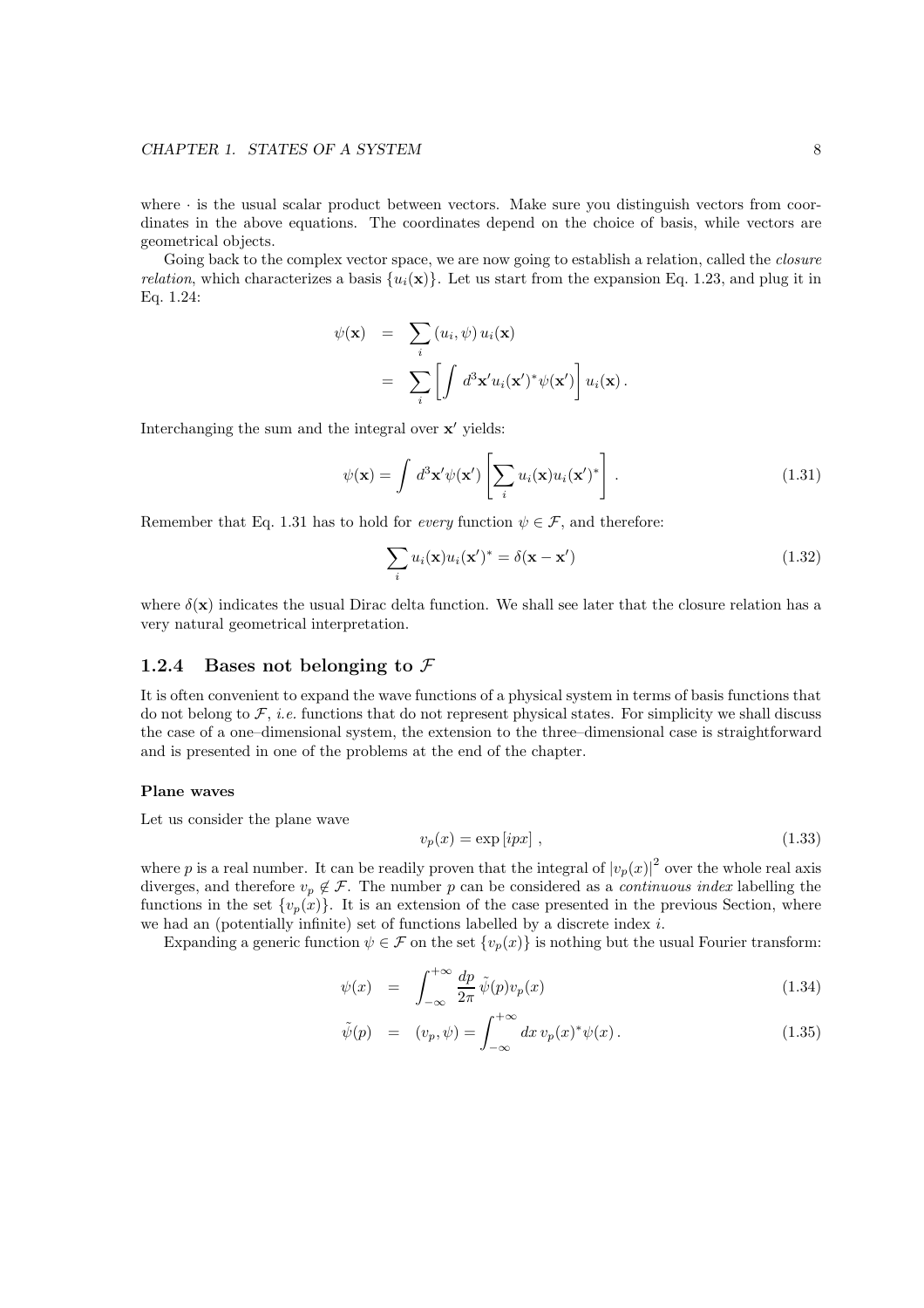#### CHAPTER 1. STATES OF A SYSTEM 9

Compare these two formulae with Eqs. 1.23, 1.24. Having to deal with a continuous index, the summation over  $i$  is replaced by an integral over  $p$ . We choose to normalize the integrals so that each integration over p carries a factor of  $2\pi$  in the denominator. The function  $\tilde{\psi}(p)$  is the analog of the coefficients  $c_i$ ; since p is a continuous index  $\tilde{\psi}$  is a function of p. The two sets of complex numbers  $c_i$ and  $\tilde{\psi}(p)$  are the coordinates of the same function  $\psi(x)$  in two different bases,  $\{u_i(x)\}\$  and  $\{v_p(x)\}\$ respectively.

Exercise 1.2.6 Prove that:

$$
(\psi, \phi) = \int_{-\infty}^{+\infty} \frac{dp}{2\pi} \tilde{\psi}(p)^* \tilde{\phi}(p) \qquad (1.36)
$$

$$
(\psi, \psi) = \int_{-\infty}^{+\infty} \frac{dp}{2\pi} \left| \tilde{\psi}(p) \right|^2.
$$
 (1.37)

Compare the result with Eqs. 1.25, 1.26.

The closure relation for the functions  $v_p$  is:

$$
\int_{-\infty}^{+\infty} \frac{dp}{2\pi} v_p(x) v_p(x')^* = \int_{-\infty}^{+\infty} \frac{dp}{2\pi} \exp\left[i p(x - x')\right] = \delta(x - x'),\tag{1.38}
$$

to be compared with Eq. 1.32.

And finally the orthonormality of the basis functions is expressed as:

$$
(v_p, v_{p'}) = \int dx \exp[i(p - p')x] = (2\pi)\delta(p - p'), \qquad (1.39)
$$

which is the analog of Eq. 1.22. Note that when  $p = p'$  the Dirac delta diverges, which signals the fact that our basis functions are not square–integrable.

The correspondence rules that allow us to translate from a dicrete basis to a continuous basis can be summarized as:

$$
i \leftrightarrow p \tag{1.40}
$$

$$
\sum_{i} \quad \leftrightarrow \quad \int \frac{dp}{2\pi} \tag{1.41}
$$

$$
\delta_{ij} \quad \leftrightarrow \quad \delta(p - p') \tag{1.42}
$$

#### Delta functions

Following the ideas developed above, we can introduce another set of basis functions  $\{\xi_y(x)\}\$ labelled by a continuous index  $y$ :

$$
\xi_y(x) = \delta(x - y). \tag{1.43}
$$

This is actually a set of distributions (rather than proper functions), and they are clearly not square– integrable.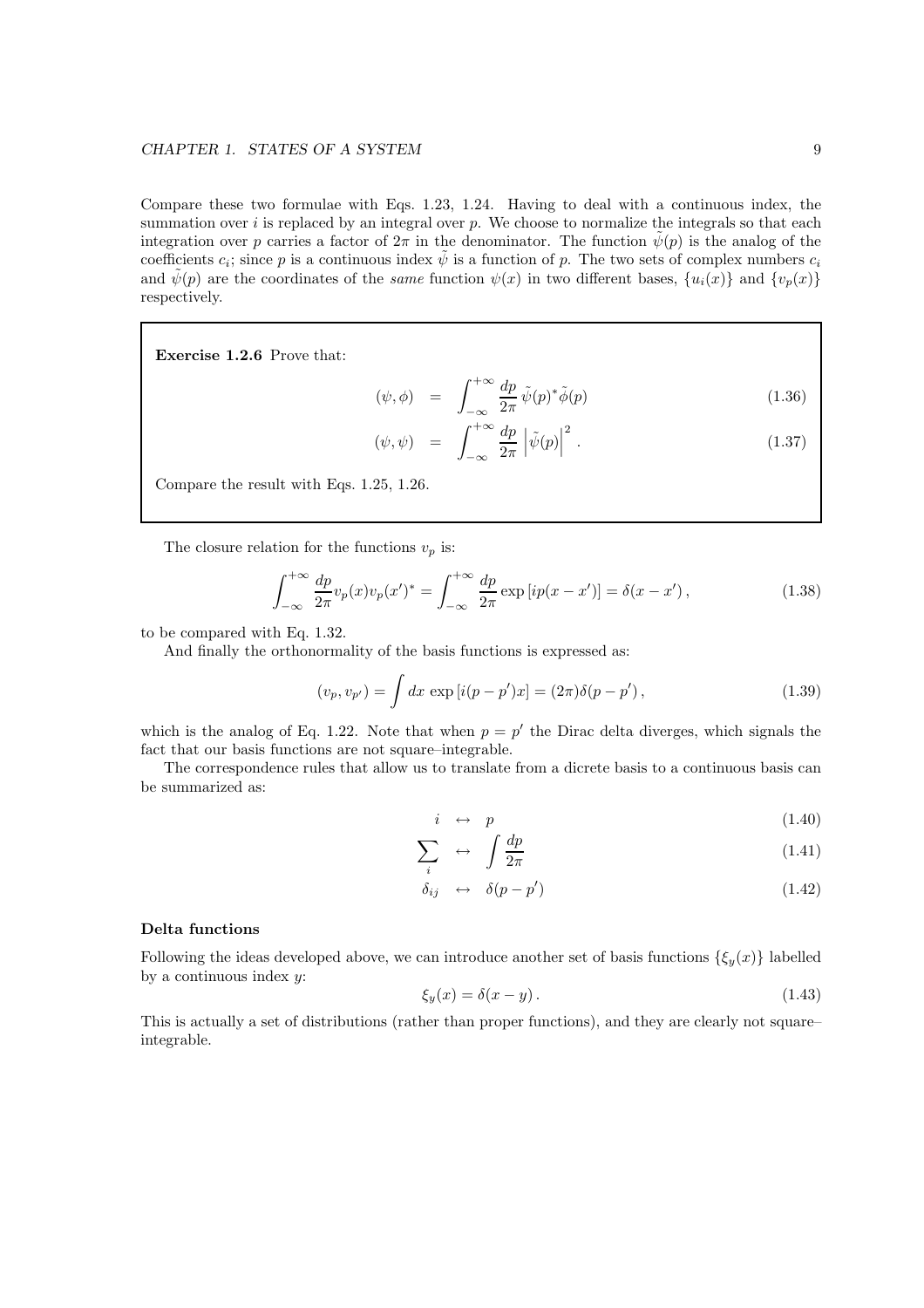However any function  $\psi \in \mathcal{F}$  can clearly be expanded in terms of the  $\xi$ :

$$
\psi(x) = \int dy \, \psi(y) \xi_y(x) \tag{1.44}
$$

$$
\psi(y) = (\xi_y, \psi) = \int dx \, \xi_y(x)^* \psi(x). \tag{1.45}
$$

(1.46)

The expansion can be compared again to Eqs. 1.23, 1.24, where the sum over the discrete index  $i$  is replaced by the integral over the continuous index y. Note that in this case the normalization is such that there are no factors of  $\pi$  associated with the integration over the continuous index. The value of the function at each point  $\psi(y)$  can be interpreted as the coordinate of the function  $\psi$  in the basis provided by the delta functions  $\{\xi_y(x)\}.$ 

**Exercise 1.2.7** Check the orthonormality and the closure relation for the functions  $\{\xi_y(x)\}.$ 

The correspondence rules in this case are:

$$
i \leftrightarrow y \tag{1.47}
$$

$$
\sum_{i} \leftrightarrow \int dy \tag{1.48}
$$

$$
\delta_{ij} \leftrightarrow \delta(y - y') \tag{1.49}
$$

The usefulness of such a basis will be clear in the following Section.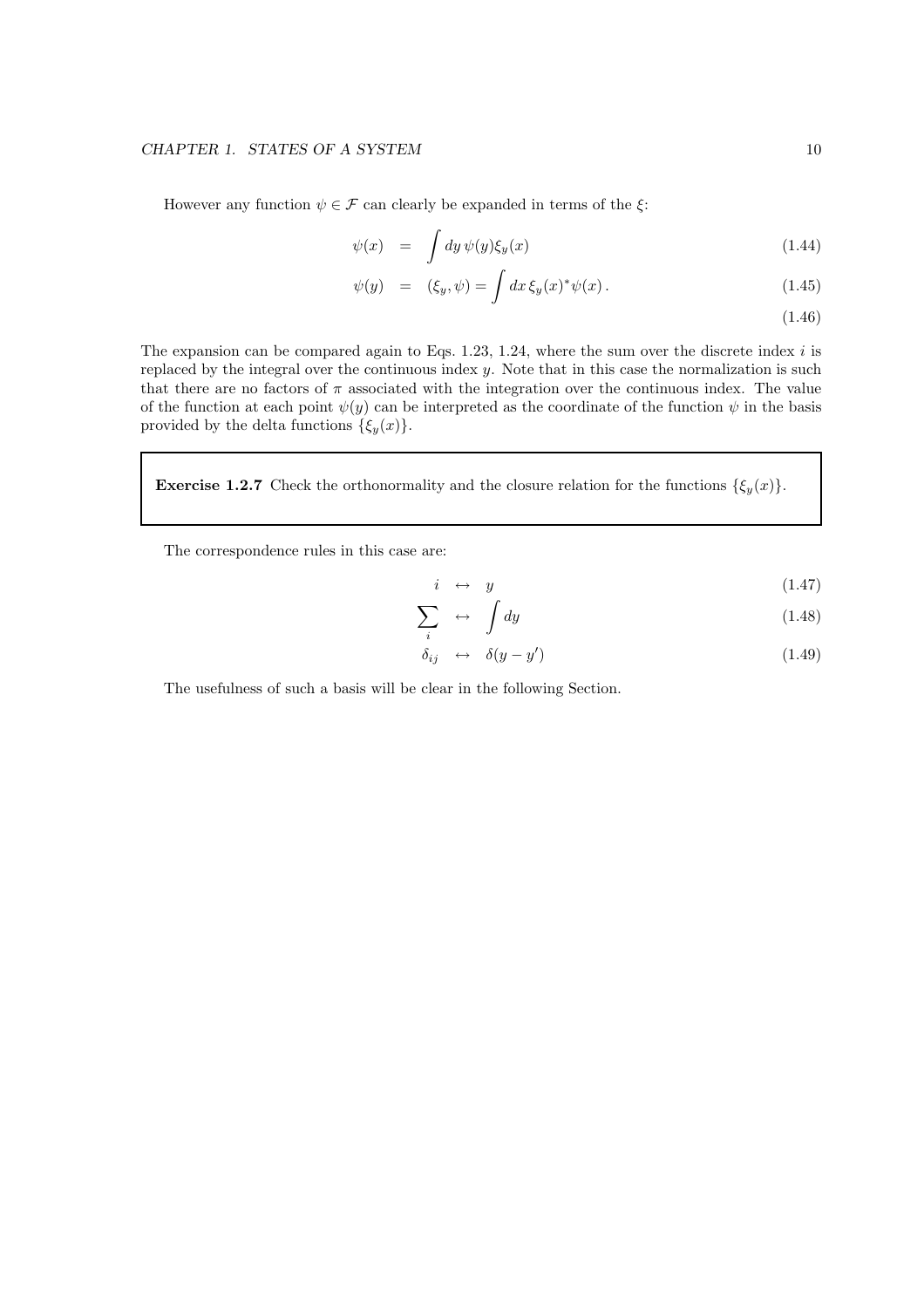# 1.3 Vector spaces

We have seen in the previous Sections a number of analogies in the description of the state of a system, both in classical and quantum mechanics. These common properties are effectively summarized by introducing a mathematical construct that you have already encountered in your studies, the vector space, and by associating vectors to physical states. This is possible both in classical and quantum mechanics. In the classical case the vector associated to a state is a six–dimensional real vector. In quantum mechanics, we will need to introduce a more abstract notion of vectors. We shall review here some basic properties about vector spaces, for a detailed treatment you can refer to the books by Halmos [Hal58] or Tung [Tun85].

We first introduce Dirac's bra-ket notation for vectors, which will prove very powerful for formal manipulations. We will then use Dirac's notation to summarize the relevant properties of vector spaces.

## 1.3.1 Dirac notation

As shown in Sects. 1.2.3, and 1.2.4, the same wave function can be represented by different sets of coordinates, each one corresponding to a different choice of basis. Once the basis is specified, the coordinates –  $c_i$  or  $\tilde{\psi}(\mathbf{p})$  – provide a complete description of the wave function. Even the value of the functions itself can be considered as its component in a particular basis, the  $\delta$  function basis.

This is very close to what happens in classical mechanics, where the position of a system in space can be specified by the coordinates with respect to a system of axes. If the axes are changed, then the coordinates will change accordingly. However the geometrical concept of a vector allows us to perform a number of calculations and reasonings in a much simpler way.

We will push this analogy a step further and introduce the concept of a *state vector* characterizing a quantum state. The state vector belong to an abstract vector space  $\mathcal E$  for which we need to define the notation and the rules of vector calculus.

#### Elements of  $E$ : kets

Any element of  $\mathcal E$  (*i.e.* any vector) is called a ket, and is represented by the symbol  $|\rangle$ . For instance we shall associate a ket  $|\psi\rangle \in \mathcal{E}$  to each wave function  $\psi(\mathbf{x}) \in \mathcal{F}$ . In this section we review some basic properties of vector spaces using Dirac notation. It is intended to be a revision of material that you have already encountered, which gives you the opportunity to review the concepts while getting familiar with the new notation.

**Definition 1.3.1** A set  $\mathcal{E}$  is called a complex vector space if we can define two operations + (addition) and  $\cdot$  (*multiplication by a number*) which satisfy the following properties:

- 1. if  $|\psi\rangle, |\phi\rangle \in \mathcal{E}$ , then  $|\psi\rangle + |\phi\rangle \in \mathcal{E}$ ;
- 2. if  $|\psi\rangle \in \mathcal{E}$ , and  $\alpha \in \mathbb{C}$ , then  $\alpha|\psi\rangle = |\psi\rangle \alpha \in \mathcal{E}$ ;
- 3. there exists a *null vector*  $|0\rangle$ , such that:  $\forall |\psi\rangle \in \mathcal{E}, |\psi\rangle + |0\rangle = |\psi\rangle;$
- 4.  $\forall |\psi\rangle \in \mathcal{E}$ , there exists  $| \psi \rangle \in \mathcal{E}$  such that:  $|\psi\rangle + | \psi \rangle = 0$ ;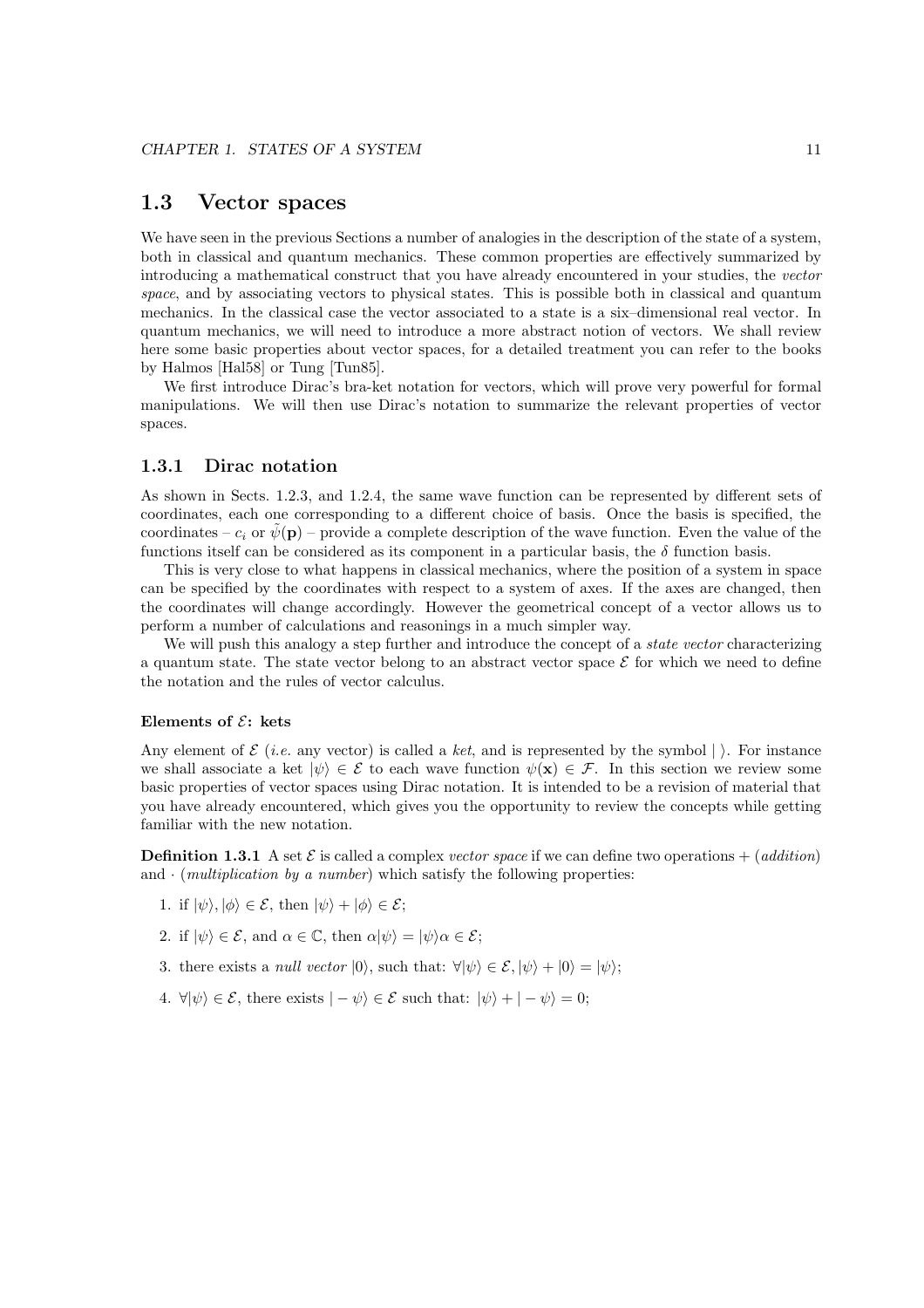5. the operation  $+$  is *commutative* and *associative*, *i.e.* :

$$
|\psi\rangle + |\phi\rangle = |\phi\rangle + |\psi\rangle ,
$$
  

$$
(|\psi\rangle + |\phi\rangle) + |\eta\rangle = |\psi\rangle + (|\phi\rangle + |\eta\rangle) ;
$$

6.  $\forall |\psi\rangle \in \mathcal{E}, 1 \cdot |\psi\rangle = |\psi\rangle;$ 

7. multiplication by a number is associative, i.e.

$$
\alpha \cdot \beta \cdot |\psi\rangle = (\alpha \beta) \cdot \psi\rangle ;
$$

8. the two operations satisfy the distributive properties:

 $(\alpha + \beta) \cdot |\psi\rangle = \alpha \cdot |\psi\rangle + \beta \cdot |\psi\rangle,$  $\alpha \cdot (|\psi\rangle + |\phi\rangle) = \alpha \cdot |\psi\rangle + \alpha \cdot |\phi\rangle.$ 

This definition encodes in an abstract formalism all the intuitive properties of three–dimensional vectors. The advantage of having an abstract formalism is that it can be used to analyze situations where the intuitive picture is less clear.

Examples of vector spaces are: (i) the space  $\mathbb C$  of all complex numbers; (ii) the space of all vectors in d–dimensional Euclidean space; (iii) all polynomials of a real variable t with complex coefficients and of order n or less; (iv) all functions of a real variable t which are solutions to a linear homogenous differential equation (such as the solutions of the equations of motion in classical and quantum mechanics). In each case, the operations  $+$  and  $\cdot$  are defined in the conventional way.

For each of the examples in this list you chould check that you can identify the elements of the vector space, i.e. the vectors, that you can sum vectors, that you can multiply the vectors by a complex number, and that the above properties are all verified!!

We shall now give some more definitions, and state without proof some properties of vector spaces that are going to be useful in the rest of the course. The interested reader can look for detailed proofs in the references cited above.

**Definition 1.3.2** A set of vectors  $\{|\phi_i\rangle \in \mathcal{E}, i = 1, \ldots, m\}$  are linearly independent if  $\sum_i \alpha_i \cdot |\phi_i\rangle$ necessarily implies  $\alpha_i = 0, \forall i$ .

In a set of linearly dependent vectors, some vector of the set can be written as a linear combination of the other vectors. In the familiar case of two–dimensional Euclidean space  $(i.e.$  the plane of the blackboard!!), any three vectors are linearly dependent, two vectors are linearly dependent if and only if they are collinear.

The concept of a basis can be extended to an abstract vector space in a natural way.

**Definition 1.3.3** A set of vectors  $\{|\phi_i\rangle \in \mathcal{E}, i = 1, \ldots, m\}$  forms a basis of a vector space  $\mathcal{E}$  if: (i) they are linearly independent; and (ii) every  $|\psi\rangle \in \mathcal{E}$  can be written as a linear combination of the elements of the basis:

$$
|\psi\rangle = \sum_i \psi_i |\phi_i\rangle
$$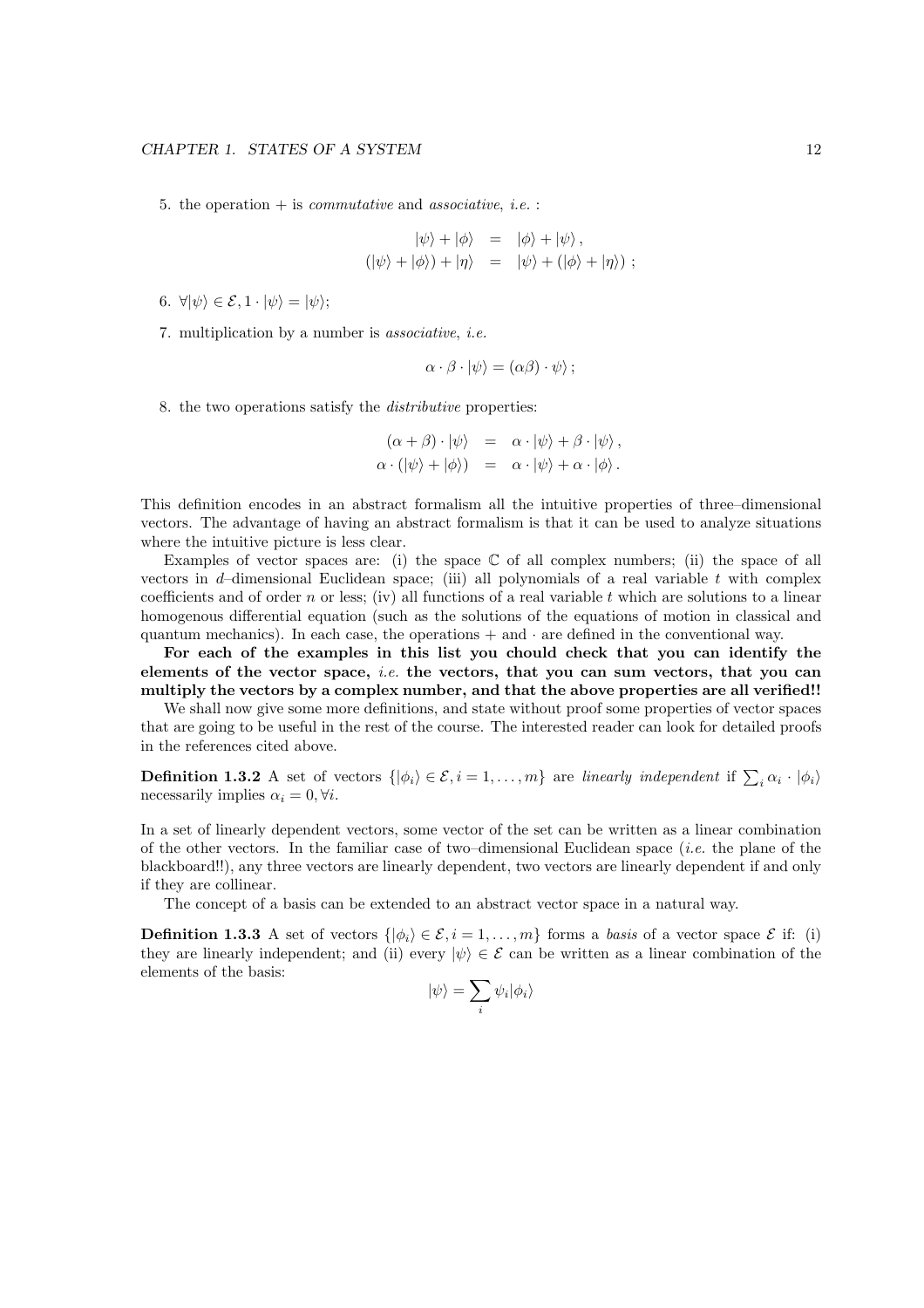The (complex) numbers  $\psi_i$  are the *coordinates* of the vector  $|\psi\rangle$  with respect to the basis  $\{|\phi_i\rangle\}$ . Vector spaces which have a basis with a finite number of elements are called finite dimensional. Note that the definition above is completely generic, i.e. it can be applied to any vector space, without any detailed knowledge about the precise nature of the elements of the vector space. The interested reader can try to figure out bases for the vector spaces in the list of examples above.

Theorem 1.3.1 All bases of a finite dimenionsal vector space have the same number of elements.

And therefore we can define the dimension of a vector space:

**Definition 1.3.4** The number of elements n in a basis of a finite dimensional vector space  $\mathcal{E}$  is called the *dimension* of  $\mathcal{E}$ .

When dealing with representation theory, we will use extensively the concept that two vector spaces have the same structure. This idea is encoded in the following definition:

**Definition 1.3.5** Two vector spaces  $\mathcal{E}$  and  $\mathcal{E}'$  are said to be *isomorphic* to each other if there exists a one–to–one mapping:

$$
\begin{array}{rcl} \mathcal{E} & \rightarrow & \mathcal{E}' \\ | \psi \rangle & \mapsto & | \psi' \rangle \end{array}
$$

which respects the two operations:

$$
\forall |\psi\rangle, |\phi\rangle \in \mathcal{E}, \forall \alpha \in \mathbb{C}, \quad |\psi\rangle + \alpha \cdot |\phi\rangle \mapsto |\psi'\rangle + \alpha \cdot |\phi'\rangle \tag{1.50}
$$

As an example, you can show that the two–dimensional Euclidean space is isomorphic to the set of complex numbers C. These properties are usually proven by constructing explicitly the mapping between the two vector spaces.

Finally we need to be able to consider smaller vector spaces, that are made of subsets of an original one, and bigger vector spaces that can be built out of several smaller ones. For this purpose we define two new concepts.

**Definition 1.3.6** A subset  $\mathcal{E}_n$  of a vector space  $\mathcal{E}$  which is itself a vector space, with the same definitions of the two operations, is called a subspace of  $\mathcal{E}$ .

A simple example is the two–dimensional Euclidean space, which can be viewed as a subspace of a higher–dimensional Euclidean space.

**Theorem 1.3.2** Given a vector space  $\mathcal{E}_n$  and a subspace  $\mathcal{E}_m$  of respective dimensions n and m  $(m < n)$ , one can always choose a basis  $\{\phi_i\}, i = 1, \ldots, n\}$  in such a way that the first m basis vectors lie in  $\mathcal{E}_m$ .

Again you can check the theorem in the simple case of three- and two–dimensional Euclidean spaces.

**Definition 1.3.7** Let  $\mathcal{E}_1, \mathcal{E}_2$  be subspaces of  $\mathcal{E}$ , we say that  $\mathcal{E}$  is the *direct sum* of  $\mathcal{E}_1, \mathcal{E}_2$ , denoted as  $\mathcal{E} = \mathcal{E}_1 \oplus \mathcal{E}_2$ , if (i)  $\mathcal{E}_1 \cap \mathcal{E}_2 = \emptyset$ , and (ii) every vector  $|\psi\rangle \in \mathcal{E}$  can be written as  $|\psi\rangle = |\psi_1\rangle + |\psi_2\rangle$ , where  $|\psi_1\rangle \in \mathcal{E}_1$ , and  $|\psi_2\rangle \in \mathcal{E}_2$ .

The construction of the direct sum of two arbitrary vector spaces is presented in Sect. 1.5.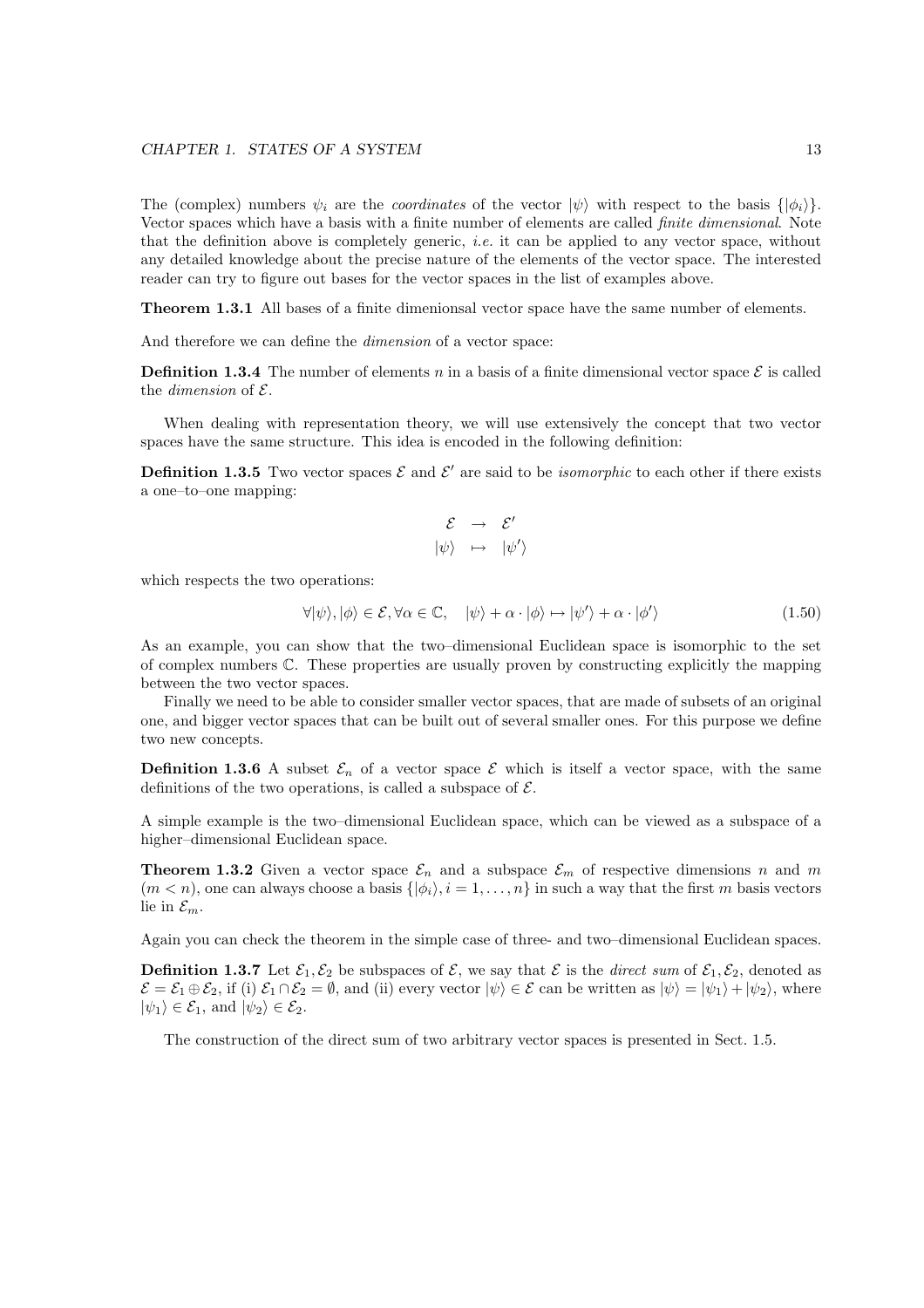#### Elements of the dual space: bras

Given a vector space  $\mathcal E$  we can define a *linear functional*  $\chi$  as a linear operation that associates a complex number with every element of  $\mathcal{E}$ :

$$
\chi: \mathcal{E} \to \mathbb{C}
$$
  
\n $|\psi\rangle \mapsto \chi(|\psi\rangle)$  (a complex number)  
\n $\chi(\alpha_1|\psi_1\rangle + \alpha_2|\psi_2\rangle) \mapsto \alpha_1\chi(|\psi_1\rangle) + \alpha_2\chi(|\psi_2\rangle).$ 

Note that the linear functional associates to each a ket a complex number. This is different from a linear operator which, as we will se later, associates to each ket another ket.

The set of linear functionals defined on  $\mathcal E$  constitutes a vector space, called the *dual space* and denoted  $\mathcal{E}^*$ .

The elements of the dual space are called *bra vectors*, or simply *bra*. We shall use the  $\langle \rangle$  notation to indicate a bra. The bra  $\chi$  designates the functional  $\chi$  introduced above, and we shall use the following notation for the number obtained when the functional  $\chi$  acts on a ket:

$$
\chi(|\psi\rangle) = \langle \chi|\psi\rangle. \tag{1.51}
$$

If there exists a scalar product in  $\mathcal{E}^{-1}$ , we can associate to every ket  $|\phi\rangle \in \mathcal{E}$  an element of  $\mathcal{E}^*$ denoted  $\langle \phi |$ . Indeed for a given ket  $|\phi \rangle$  we can use the scalar product to associate to each ket  $|\psi \rangle$ a complex number given by the scalar product  $(|\phi\rangle, |\psi\rangle)$ . It is easy to realize that this prescription defines a linear functional on  $\mathcal{E}$ :

$$
\langle \phi | \psi \rangle = (|\phi\rangle, |\psi\rangle) \tag{1.52}
$$

Note that the converse property is not true, *i.e.* it is not necessarily true that one can associate a ket in  $\mathcal E$  for each bra in  $\mathcal E^*$ .

**Exercise 1.3.1** Show that the correspondence between bra and ket is *antilinear*, *i.e.* the bra associated with the ket  $\alpha_1|\phi_1\rangle + \alpha_2|\phi_2\rangle$  is  $\alpha_1^*\langle\phi_1| + \alpha_2^*\langle\phi_2|$ .

Hint: remember that the scalar product of complex vectors satisfies:

$$
(|\psi\rangle, |\phi\rangle) = (|\phi\rangle, |\psi\rangle)^* \tag{1.53}
$$

Note that if  $\alpha$  is a complex number and  $|\psi\rangle$  is a ket, then by definition  $\alpha \cdot |\psi\rangle$  is a ket. When there is no ambiguity we shall often omit the '·' symbol, and sometimes we will use the notation:

$$
|\alpha \psi\rangle = \alpha |\psi\rangle. \tag{1.54}
$$

One must remember when dealing with bras that  $\langle \alpha \psi |$  represents the bra associated with  $| \alpha \psi \rangle$ . Since the correspondence is antilinear:

$$
\langle \alpha \psi | = \alpha^* \langle \psi | \tag{1.55}
$$

<sup>&</sup>lt;sup>1</sup>A vector space  $\mathcal E$  in which a scalar product is defined is called a *Hilbert space*.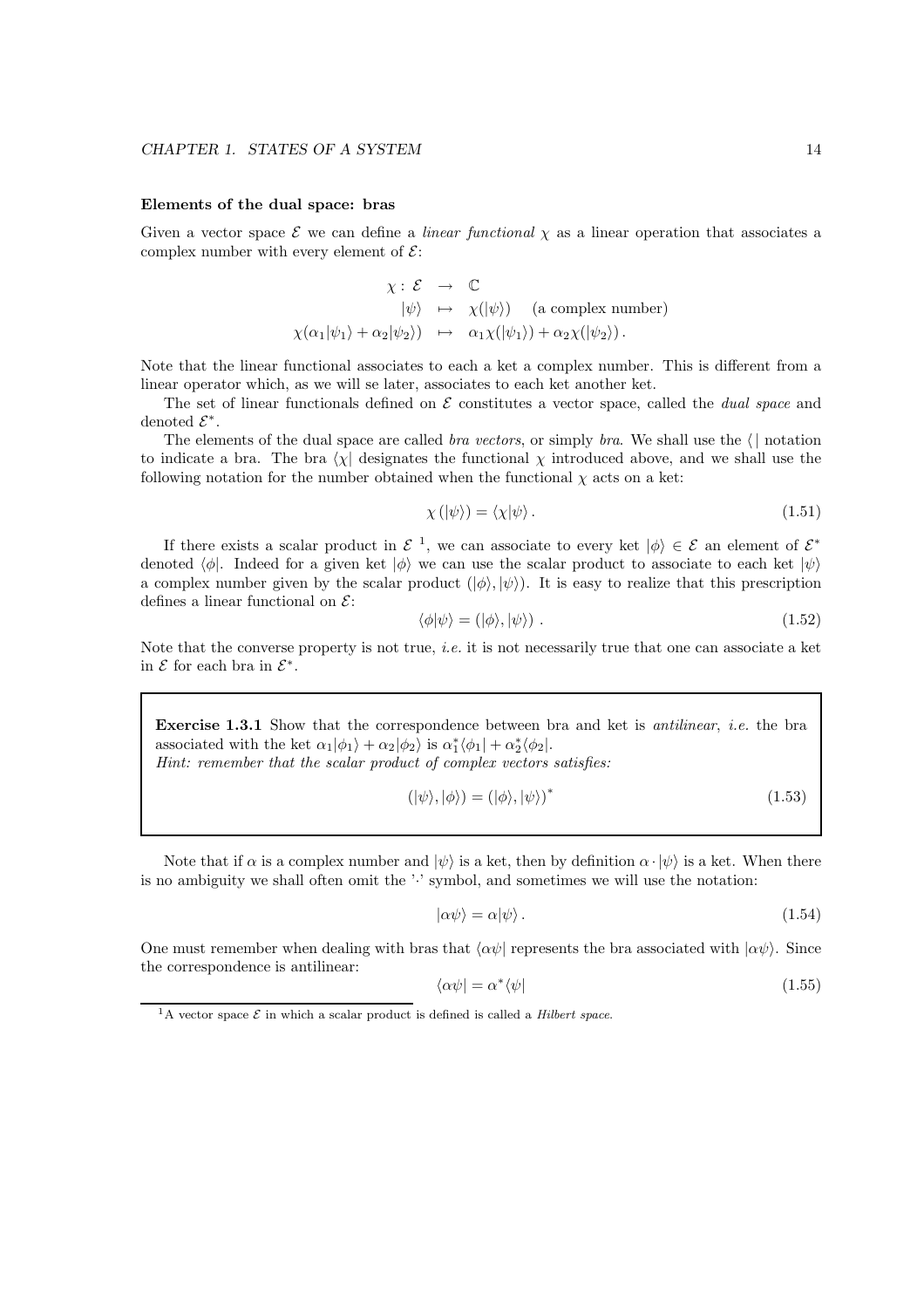Finally notice that the Dirac notation provides us with an alternative notation for the scalar product. The usual properties of the scalar product are summarized in Dirac notation as follows:

$$
\langle \phi | \psi \rangle = \langle \psi | \phi \rangle^* \tag{1.56}
$$

$$
\langle \phi | \alpha_1 \psi_1 + \alpha_2 \psi_2 \rangle = \alpha_1 \langle \phi | \psi_1 \rangle + \alpha_2 \langle \phi | \psi_2 \rangle \tag{1.57}
$$

$$
\langle \alpha_1 \phi_1 + \alpha_2 \psi_2 | \psi \rangle = \alpha_1^* \langle \phi_1 | \psi \rangle + \alpha_2^* \langle \phi_2 | \psi \rangle. \tag{1.58}
$$

Henceforth we shall use Dirac notation for scalar products.

## 1.3.2 Linear operators

Linear operators acting on vector spaces play a key role in defining the action of a symmetry transformation on a physical system. We shall focus on these later on in the course. It is therefore essential that you get familiar with these concepts now.

A linear operator A is a linear mapping from  $\mathcal E$  into  $\mathcal E$ :

$$
A: \mathcal{E} \rightarrow \mathcal{E}
$$
  

$$
|\psi\rangle \mapsto |\psi'\rangle = A|\psi\rangle ;
$$

the linearity of the operator means that:

$$
A(\alpha_1|\psi_1\rangle + \alpha_2|\psi_2\rangle) = \alpha_1 A|\psi_1\rangle + \alpha_2|\psi_2\rangle.
$$
 (1.59)

Note that, if we just follow the rule of juxtaposition of symbols, the expression:

$$
|\psi\rangle\langle\chi|\tag{1.60}
$$

defines an operator. Choose an arbitrary ket  $|\phi\rangle$  and consider:

$$
|\psi\rangle\langle\chi|\phi\rangle\,;\tag{1.61}
$$

we know that  $\langle \chi | \phi \rangle$  is a complex number, and therefore the whole expression in Eq. 1.61 is a ket proportional to  $|\psi\rangle$ . The expression  $|\psi\rangle\langle\chi|$  maps a vector in  $\mathcal E$  into another vector in  $\mathcal E$ , and therefore is an operator.

**Exercise 1.3.2** Prove that the operator  $|\psi\rangle\langle\chi|$  is linear.

Let  $|\psi\rangle$  be a ket normalized to one, and consider the operator:

$$
P_{\psi} = |\psi\rangle\langle\psi| \,. \tag{1.62}
$$

When acting with  $P_{\psi}$  on a vector  $|\phi\rangle$ , we obtain:

$$
P_{\psi}|\phi\rangle = |\psi\rangle\langle\psi|\phi\rangle ,\qquad(1.63)
$$

*i.e.* a ket proportional to  $|\psi\rangle$ , whose norm is given the scalar product of  $|\phi\rangle$  and  $|\psi\rangle$ . Therefore  $P_{\psi}$ has a clear geometrical interpretation: it is the *projector* onto the vector  $|\psi\rangle$ .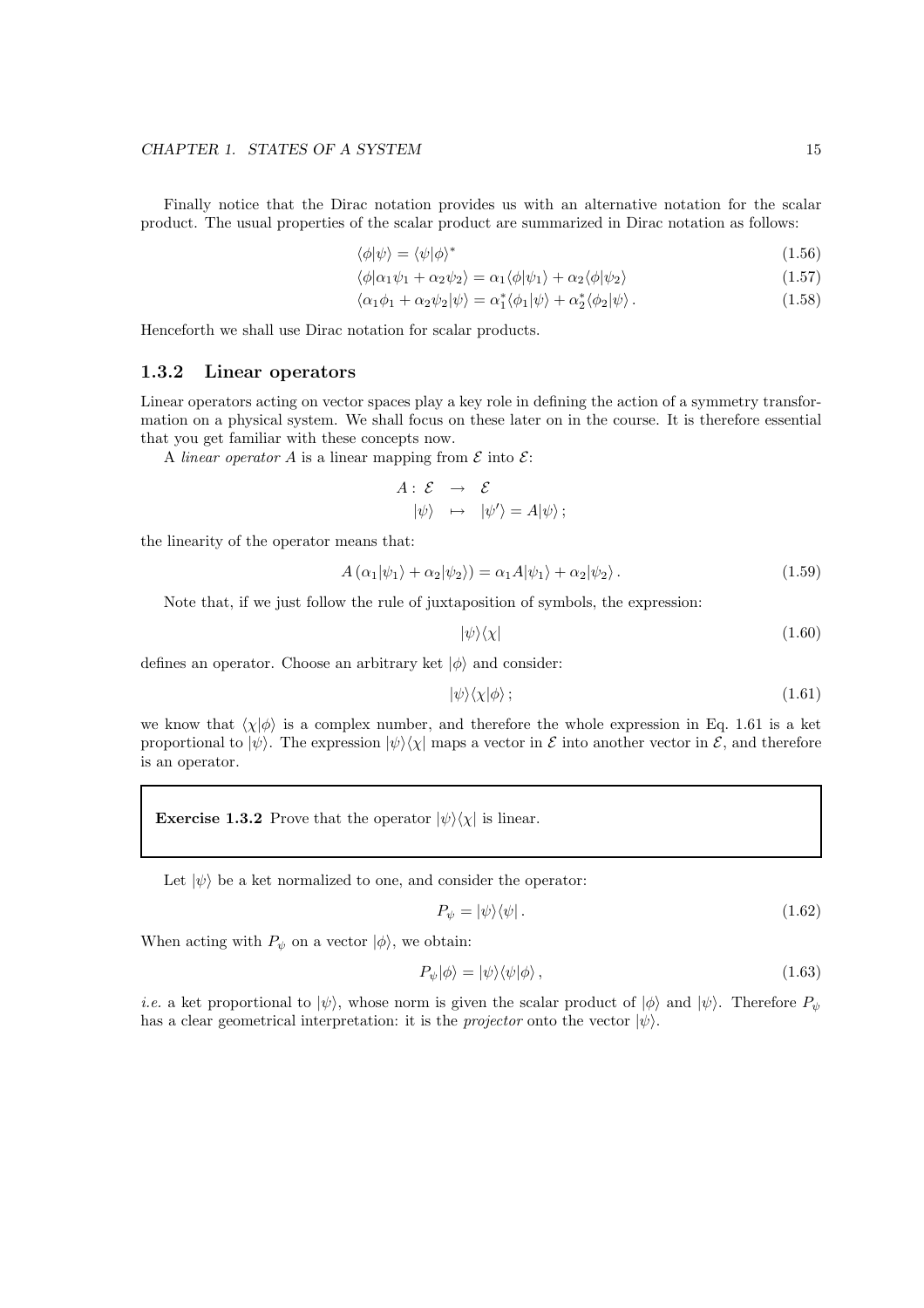**Exercise 1.3.3** Check that  $P_{\psi}$  is indeed a projector by proving that  $P_{\psi}^2 = P_{\psi}$ . Note that the normalization of the ket  $|\psi\rangle$  is important in this step. Let  $\{|\phi_i\rangle, i = 1, \ldots, q\}$  be a set of orthnormal vectors, prove that

$$
P_q = \sum_{i=1}^q |\phi_i\rangle\langle\phi_i| \tag{1.64}
$$

is a projector by computing  $P_q^2$ . Find a geometrical interpretation for  $P_q$ .

Given a linear operator acting on a vector space  $\mathcal{E}$ , we can define its action on the dual space  $\mathcal{E}^*$ .

$$
A: \mathcal{E}^* \rightarrow \mathcal{E}^*
$$
  
\n
$$
\langle \phi | \rightarrow \langle \phi | A, \rangle
$$
  
\n
$$
(\langle \phi | A \rangle | \psi \rangle = \langle \phi | (A | \psi \rangle).
$$
\n(1.65)

where the bra  $\langle \phi | A$  is defined by:

Note that in the RHS the operator  $A$  acts on a ket, while the LHS *defines* the action of the same operator on a bra. The operator A associates with every bra  $\langle \phi |$  a new bra  $\langle \phi | A$ .

**Exercise 1.3.4** Prove that the mapping is linear, *i.e.* 

$$
(\alpha_1 \langle \phi_1 | + \alpha_2 \langle \phi_2 |) A = \alpha_1 \langle \phi_1 | A + \alpha_2 \langle \phi_2 | A. \tag{1.66}
$$

The correspondence between kets and bras enables us to associate to each operator A another operator  $A^{\dagger}$ , called the *adjoint* operator or the *Hermitian conjugate* operator. The adjoint operator is defined by its action on the dual space, i.e. by the way it tranforms any given bra into some other bra.

Let  $|\psi\rangle$  be an arbitrary vector in  $\mathcal{E}$ , the operator A associates to it a new ket  $|\psi'\rangle = A|\psi\rangle \in \mathcal{E}$ . To the ket  $|\psi\rangle$  corresponds the bra  $\langle\psi|$ , and similarly the bra  $\langle\psi'|$  is associated to  $|\psi'\rangle$ . The operator  $A^{\dagger}$ is defined as the operator that associates  $\langle \psi' |$  to  $\langle \psi |$ :

$$
|\psi'\rangle = A|\psi\rangle \Longleftrightarrow \langle \psi'| = \langle \psi | A^{\dagger} \,. \tag{1.67}
$$

**Exercise 1.3.5** Show that  $\langle \psi | A^{\dagger} | \phi \rangle = \langle \phi | A | \psi \rangle^*$ .

Following the notation in Eq. 1.54 we can write:

$$
|A\psi\rangle = A|\psi\rangle \tag{1.68}
$$

$$
\langle A\psi | = \langle \psi | A^{\dagger} \,. \tag{1.69}
$$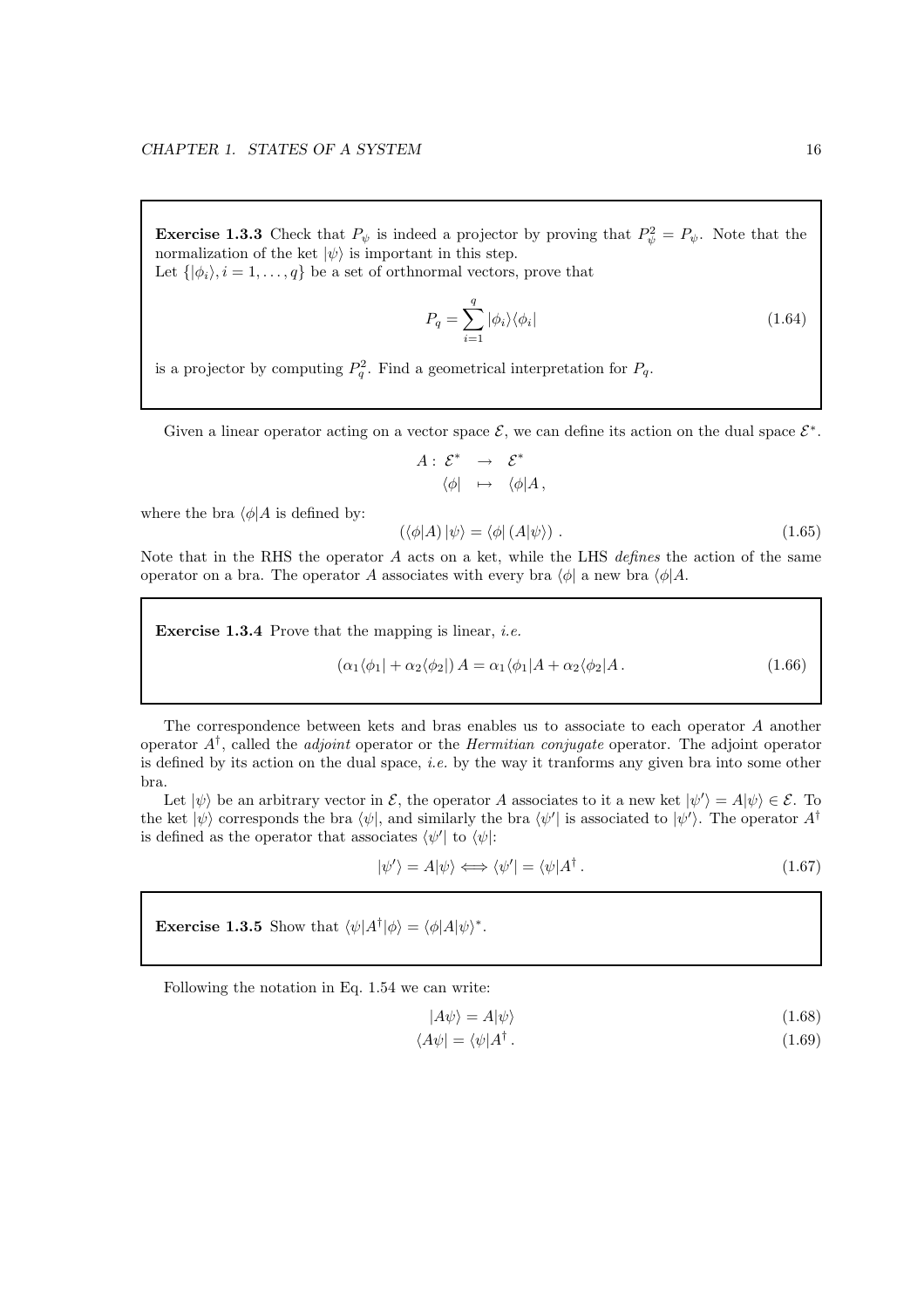Note that when the operator A is taken out of a bra symbol, it must be replaced by its adjoint placed to the right of the bra.

 $\mathbf{A}$ 

Exercise 1.3.6 Prove the following properties:

$$
\left(A^{\dagger}\right)^{\dagger} = A \tag{1.70}
$$

$$
(\alpha A)^{\dagger} = \alpha^* A^{\dagger} \tag{1.71}
$$

$$
(A+B)^{\dagger} = A^{\dagger} + B^{\dagger} \tag{1.72}
$$

$$
(AB)^{\dagger} = B^{\dagger} A^{\dagger} \tag{1.73}
$$

These properties are essential for the manipulations that will appear everywhere in the rest of the course.

Finally an operator is said to be *Hermitean* if:

$$
A^{\dagger} = A. \tag{1.74}
$$

In order to get more familiar with adjoint operators and the way they acto on kets and bras, you should try the following Exercise.

Exercise 1.3.7 Prove the following properties:

- 1. if A is Hermitean,  $\langle \psi | A | \phi \rangle = \langle \phi | A | \psi \rangle^*$ .
- 2. if A is Hermitean, its eigenvalues are real. The eigenvectors corresponding to different eigenvalues are orthogonal.

3. if A is Hermitean,  $\langle A\psi|\phi\rangle = \langle \psi|A\phi\rangle$ .

4. the projector  $P_{\psi}$  is Hermitean.

5. if  $A, B$  are both Hermitean, the product  $AB$  is Hermitean only if  $[A, B] = 0$ .

 $\lambda$   $\lambda$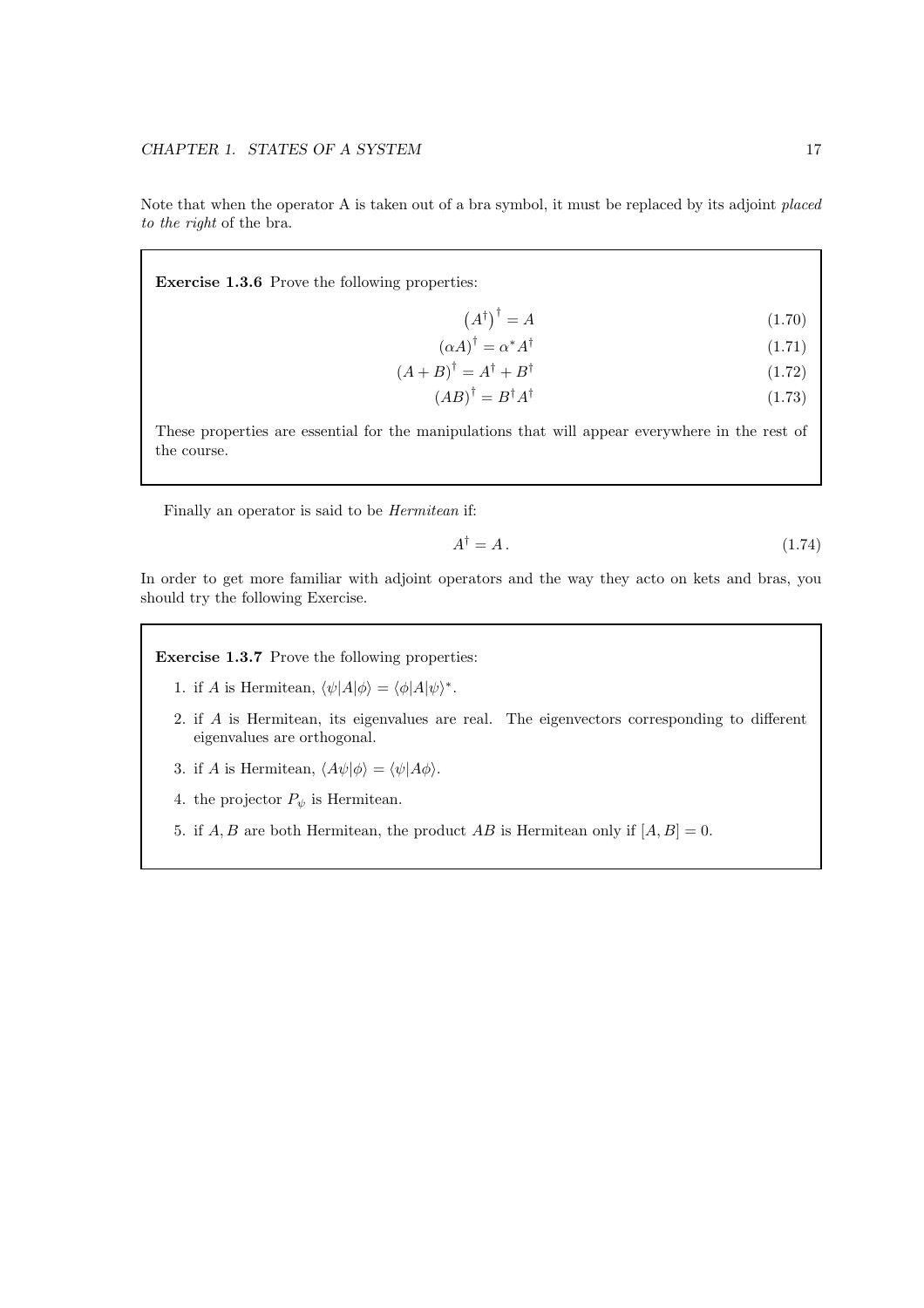# 1.4 The  $R$  and  $P$  representations

We will now focus on the space of physical wave functions  $\mathcal{F}$ , and discuss the construction of the associated vector space in more detail. In doing so, we will introduce two important basis for the vector space of physical states, that define respectively the  $R$  and  $P$  representations of the state of a quantum system.

We shall start from the space of physical wave functions  $\mathcal F$  and construct the vector space  $\mathcal E$  of associated kets. We assume that we can associate a ket  $|\psi\rangle$  to each wave function  $\psi(\mathbf{x})$ , and that the scalar product of two kets is given by the scalar roduct of the wave functions, *i.e.* we *assume*':

$$
\langle \phi | \psi \rangle = \int d^3x \, \phi(\mathbf{x})^* \psi(\mathbf{x}). \tag{1.75}
$$

## 1.4.1 Choice of bases

As discussed in Sect. 1.2.4, we can expand the wave functions in  $\mathcal F$  in terms of basis functions that do not belong to  $\mathcal F$  itself:

$$
\xi_{\mathbf{y}}(\mathbf{x}) = \delta(\mathbf{x} - \mathbf{y}), \qquad (1.76)
$$

$$
v_{\mathbf{p}}(\mathbf{x}) = \exp[i\mathbf{p} \cdot \mathbf{x}]. \tag{1.77}
$$

We shall associate kets to these functions, and denote them by  $|y\rangle$ , and  $|p\rangle$  respectively.

The sets  $\{|\mathbf{y}\rangle, \mathbf{y} \in \mathbb{R}^3\}$ , and  $\{|\mathbf{p}\rangle, \mathbf{p} \in \mathbb{R}^3\}$ , are characterized respectively by the continuum indices y, and p. Using the definitions in Eqs. (1.76, 1.77), and the definition of the vector product in  $\mathcal E$  as defined in Eq. (1.75), it can be readily shown that these vectors are orthonormal:

$$
\langle \mathbf{y} | \mathbf{y}' \rangle = \int dx^3 \, \xi_{\mathbf{y}}(\mathbf{x})^* \xi_{\mathbf{y}'}(\mathbf{x}) = \delta(\mathbf{y} - \mathbf{y}') \, ; \tag{1.78}
$$

and satisfy the closure relation:

$$
\int d^3y \, |\mathbf{y}\rangle\langle\mathbf{y}| = 1. \tag{1.79}
$$

Note that in the closure relation we have to sum over the whole basis, ie in this case we need to integrate over the continuous index used to indentify the basis functions.

Exercise 1.4.1 Check that you understand the orthonormality and the closure relation for the  $|y\rangle$  kets.

Write down and prove the analog relations for the vectors  $|\mathbf{p}\rangle$ .

An arbitrary ket  $|\psi\rangle$  can be expanded in any of the two bases. Starting with the basis  $\{|\mathbf{y}\rangle, \mathbf{y} \in \mathbb{R}^3\},$ and using the closure relation above, we can write:

$$
|\psi\rangle = \int d^3y |\mathbf{y}\rangle\langle\mathbf{y}|\psi\rangle\,,\tag{1.80}
$$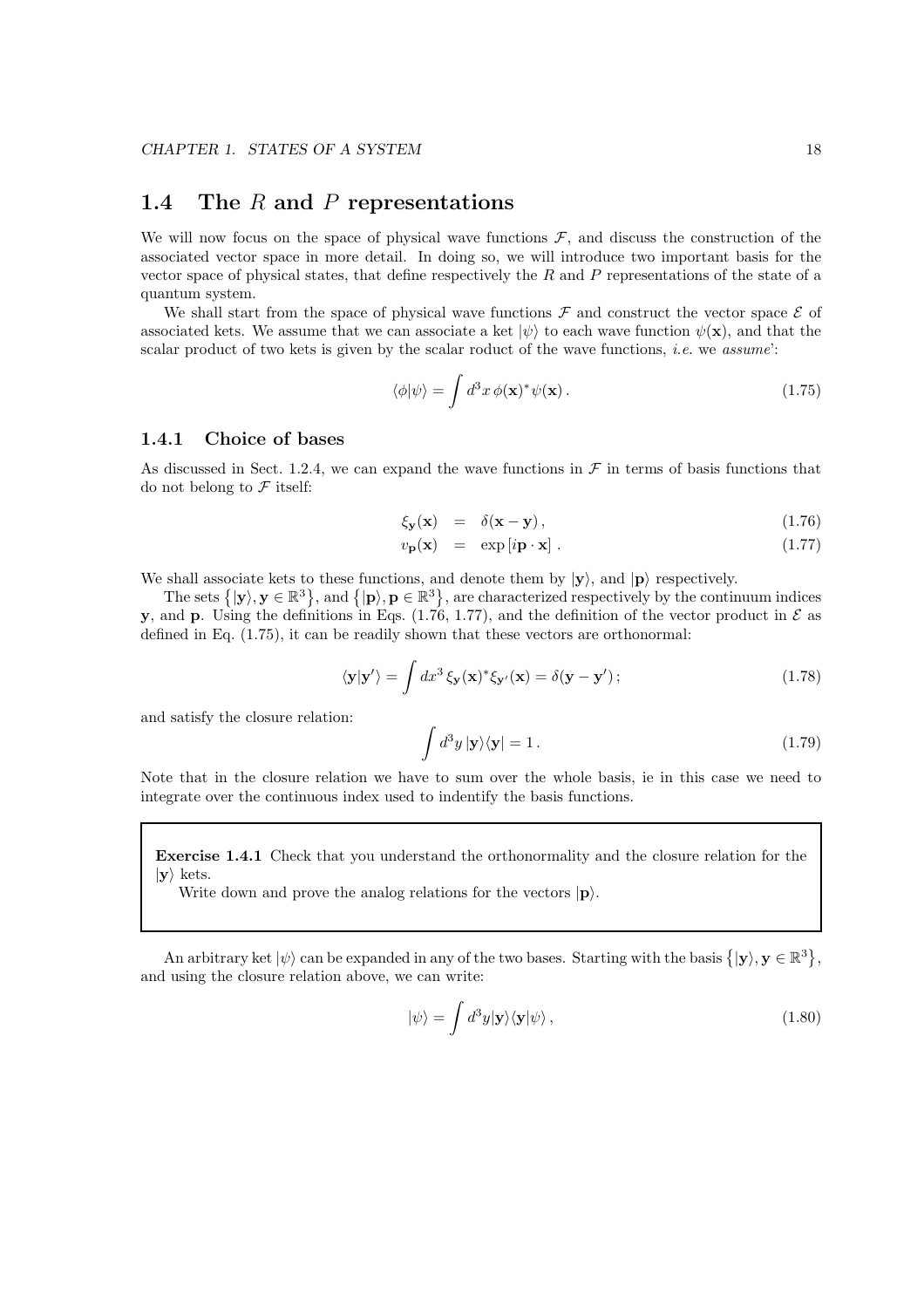and the coefficients of the expansion can be computed explicitly:

$$
\langle \mathbf{y} | \psi \rangle = \int d^3 x \, \xi_{\mathbf{y}}(\mathbf{x})^* \psi(\mathbf{x}), \qquad (1.81)
$$

$$
= \psi(\mathbf{y}). \tag{1.82}
$$

Hence we have shown a very important fact, namely that the value of the wave function at the point y is simply the component of the ket  $|\psi\rangle$  along the basis vector  $|\mathbf{y}\rangle$ . The wave function is the "coordinate" of the vector describing the state of a quantum system in a particular basis, this choice of basis is called the  $R$ –representation. A quantum state is described by a vector in a Hilbert space  $\mathcal{E}$ : the fact that the vector can be represented by a wave function *(i.e.* by a complex-valued function defined over the whole three–dimensional space) corresponds to a particular choice of basis in  $\mathcal{E}$ .

The analog of Eq. 1.82 for the expansion in the  $|p\rangle$  basis can be easily computed and is left as an Exercise. Choosing the  $|{\bf p}\rangle$  basis yields the so–called *P–representation*.

Exercise 1.4.2 Show that:

$$
\langle \mathbf{p} | \psi \rangle = \tilde{\psi}(\mathbf{p}), \tag{1.83}
$$

where  $\tilde{\psi}(\mathbf{p})$  is the Fourier transform of  $\psi$ , computed at **p**, and **p** is the vector that labels the ket  $|\mathbf{p}\rangle$ . (Hint: you need to remember the definition of the Fourier transform of a function  $\psi$  to solve this problem!)

Thus the wave function in momentum space  $\tilde{\psi}$  can be interpreted as the component of the same quantum state along a different basis vector. The same state is characterized either by the wave function in position space, or the wave function in momentum space. They are like different coordinates describing the same vector in different reference frames.

Exercise 1.4.3 Using the closure relation in the R–representation, rederive the expression for the scalar product of two vectors in  $\mathcal{E}$ .

Changing from one representation to another is easily accomplished using the closure formula, viz.

$$
\langle \mathbf{x} | \psi \rangle = \int d^3 p \langle \mathbf{x} | \mathbf{p} \rangle \langle \mathbf{p} | \psi \rangle ; \qquad (1.84)
$$

the quantity  $\langle \mathbf{x}|\mathbf{p} \rangle$  is a scalar product, *i.e.* a complex number, which can be readily computed from the expressions for  $\xi_{\mathbf{x}}$  and  $v_{\mathbf{p}}$ ,  $\langle \mathbf{x} | \mathbf{p} \rangle = \exp[i \mathbf{p} \cdot \mathbf{x}].$ 

**Exercise 1.4.4** Find the expression that relates the matrix element  $\langle \mathbf{x}' | A | \mathbf{x} \rangle$  of an operator A in the R–representation to the matrix element  $\langle \mathbf{p}'|A|\mathbf{p} \rangle$  in the P–representation.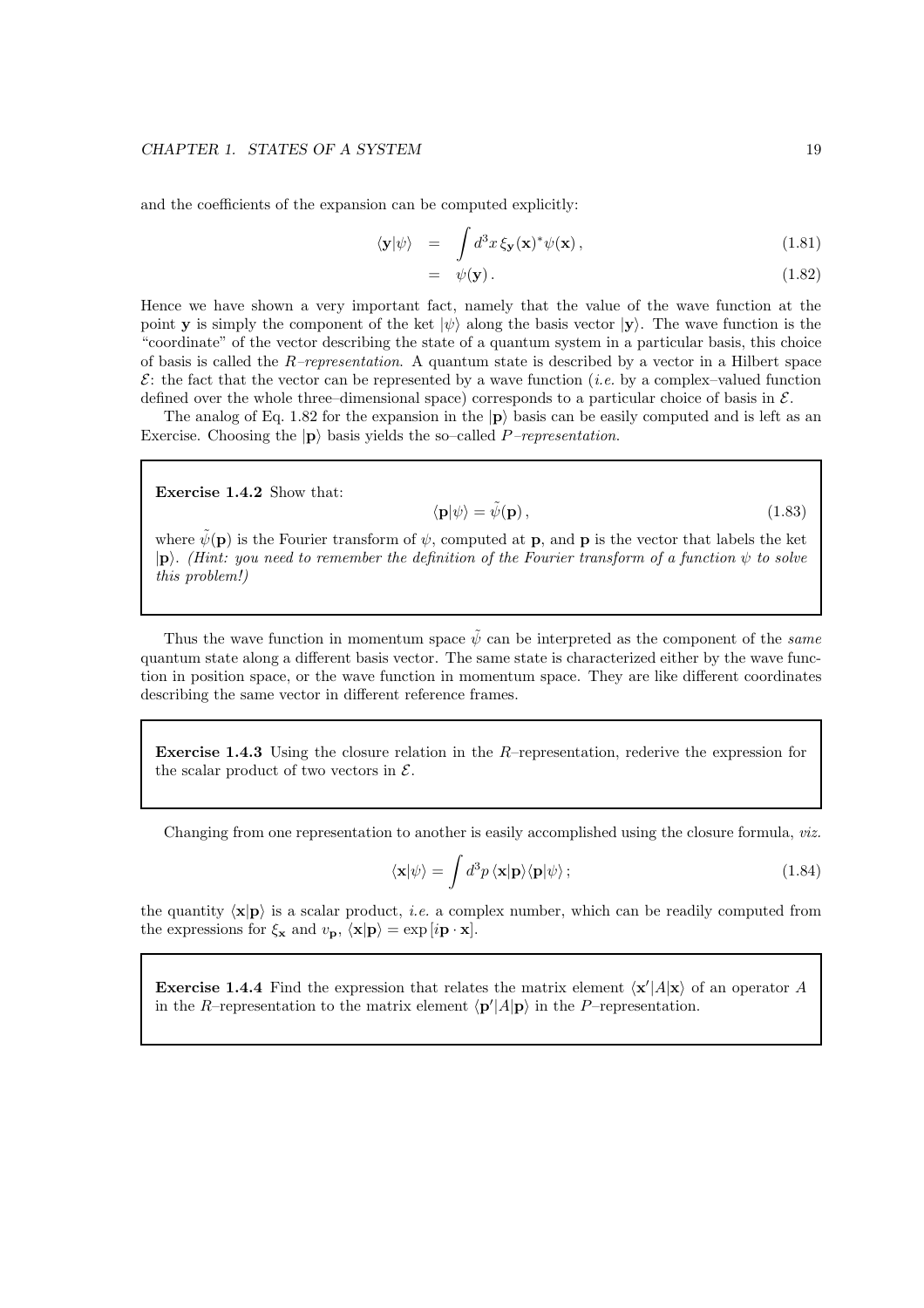## 1.4.2 The  $R$  and  $P$  operators

The  $R-$  and P–representations allow us to define the operators  $R$  and P respectively.

Let us consider a state vector  $|\psi\rangle$ , represented by a wave function  $\langle \mathbf{r} | \psi \rangle = \psi(\mathbf{r}) = \psi(x, y, z)$ , we can define the action of the operator X as follows. When acting with X on  $|\psi\rangle$  we obtain the vector  $|\psi'\rangle$ :

$$
|\psi'\rangle = X|\psi\rangle. \tag{1.85}
$$

The vector  $|\psi'\rangle$  is represented in the R-representation by the wave function  $\psi'(x, y, z)$  such that:

$$
\psi'(x, y, z) = x\psi(x, y, z). \tag{1.86}
$$

In the R–representation, the operator  $X$  is the operator that multiplies the wave function at any point  $(x, y, z)$  by x.

Note that X is an operator acting on  $\mathcal{E}$ , even though we have defined it by specifying its action on the wave functions. We can introduce in a similar way the operators  $Y$ , and  $Z$ :

$$
\langle \mathbf{r}|X|\psi \rangle = x \langle \mathbf{r}|\psi \rangle, \qquad (1.87)
$$

$$
\langle \mathbf{r} | Y | \psi \rangle = y \langle \mathbf{r} | \psi \rangle, \qquad (1.88)
$$

- $\langle \mathbf{r} | Z | \psi \rangle = z \langle \mathbf{r} | \psi \rangle.$  (1.89)
	- (1.90)

The numbers  $x, y, z$  are precisely the continuum indices that label the ket  $|r\rangle$ .

The  $R$ –representation is particularly suited for manipulations of the  $X$  operator since we obtain a simple number whenever the  $X$  operator acts on vector  $r$ . As an example consider the following matrix element:

$$
\langle \phi | X | \psi \rangle = \int d^3x \, \langle \phi | \mathbf{x} \rangle \langle \mathbf{x} | X | \psi \rangle \tag{1.91}
$$

$$
= \int d^3x \, \phi(\mathbf{x})^* \, x \, \psi(\mathbf{x}), \qquad (1.92)
$$

where we used the closure relation for the  $|x\rangle$  basis in the first line of the calculation. It is important that you practice this kind of manipulations.

In a similar way we define the operators  $P_x, P_y, P_z$  by their action on the components of  $|\psi\rangle$  in the P–representation:

$$
\langle \mathbf{p} | P_x | \psi \rangle = p_x \langle \mathbf{p} | \psi \rangle, \qquad (1.93)
$$

$$
\langle \mathbf{p} | P_y | \psi \rangle = p_y \langle \mathbf{p} | \psi \rangle, \qquad (1.94)
$$

$$
\langle \mathbf{p} | P_z | \psi \rangle = p_z \langle \mathbf{p} | \psi \rangle. \tag{1.95}
$$

(1.96)

Using the closure relation for the  $|p\rangle$  basis, and some well–known relations about derivatives and Fourier transforms, you should be able to solve the following Exercise.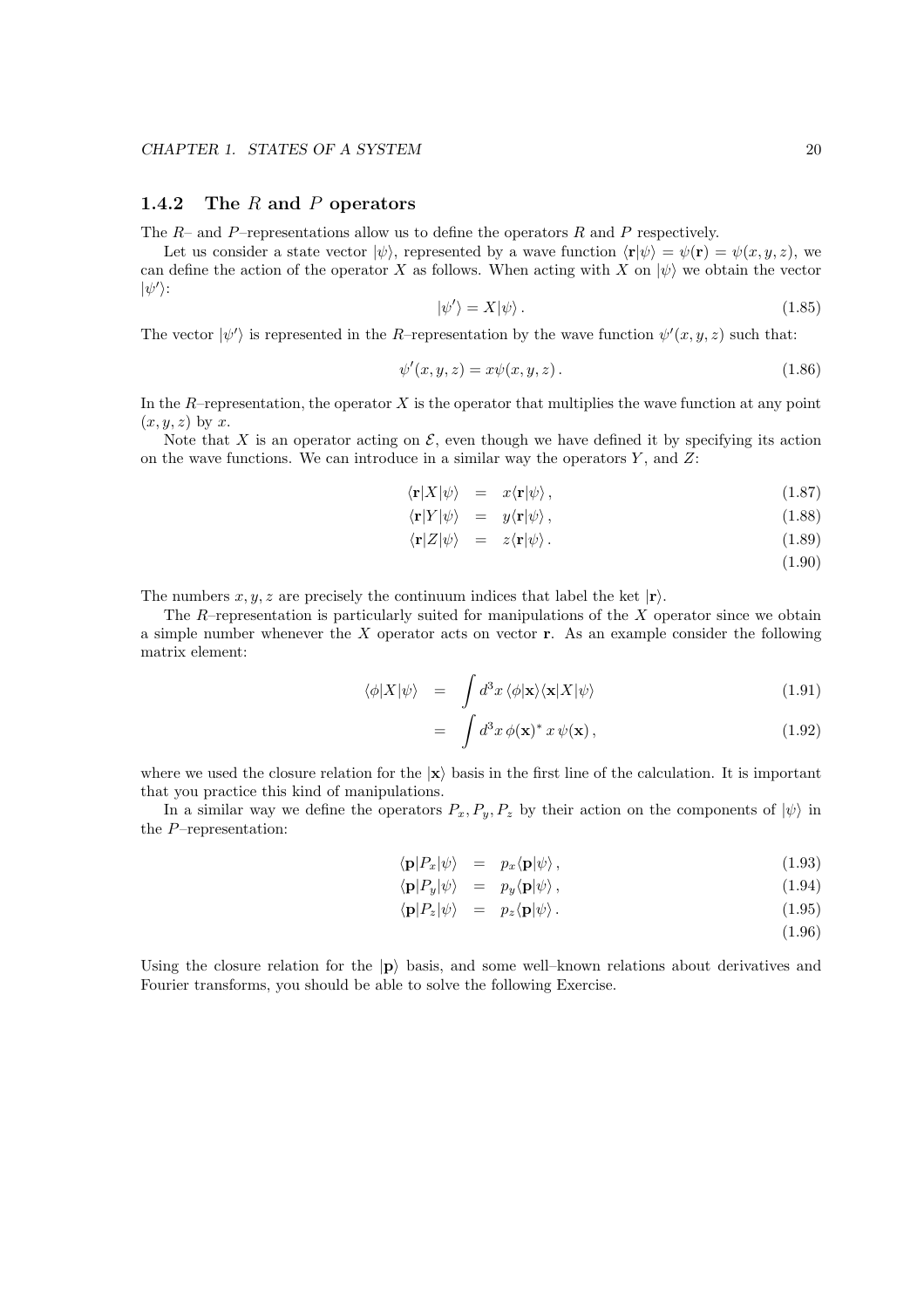Exercise 1.4.5 Prove that

$$
\langle \mathbf{r} | P_x | \psi \rangle = \frac{1}{i} \frac{\partial}{\partial x} \psi(\mathbf{r}). \tag{1.97}
$$

This result should be familiar from the quantum mechanics course, and identifies P with the momentum operator.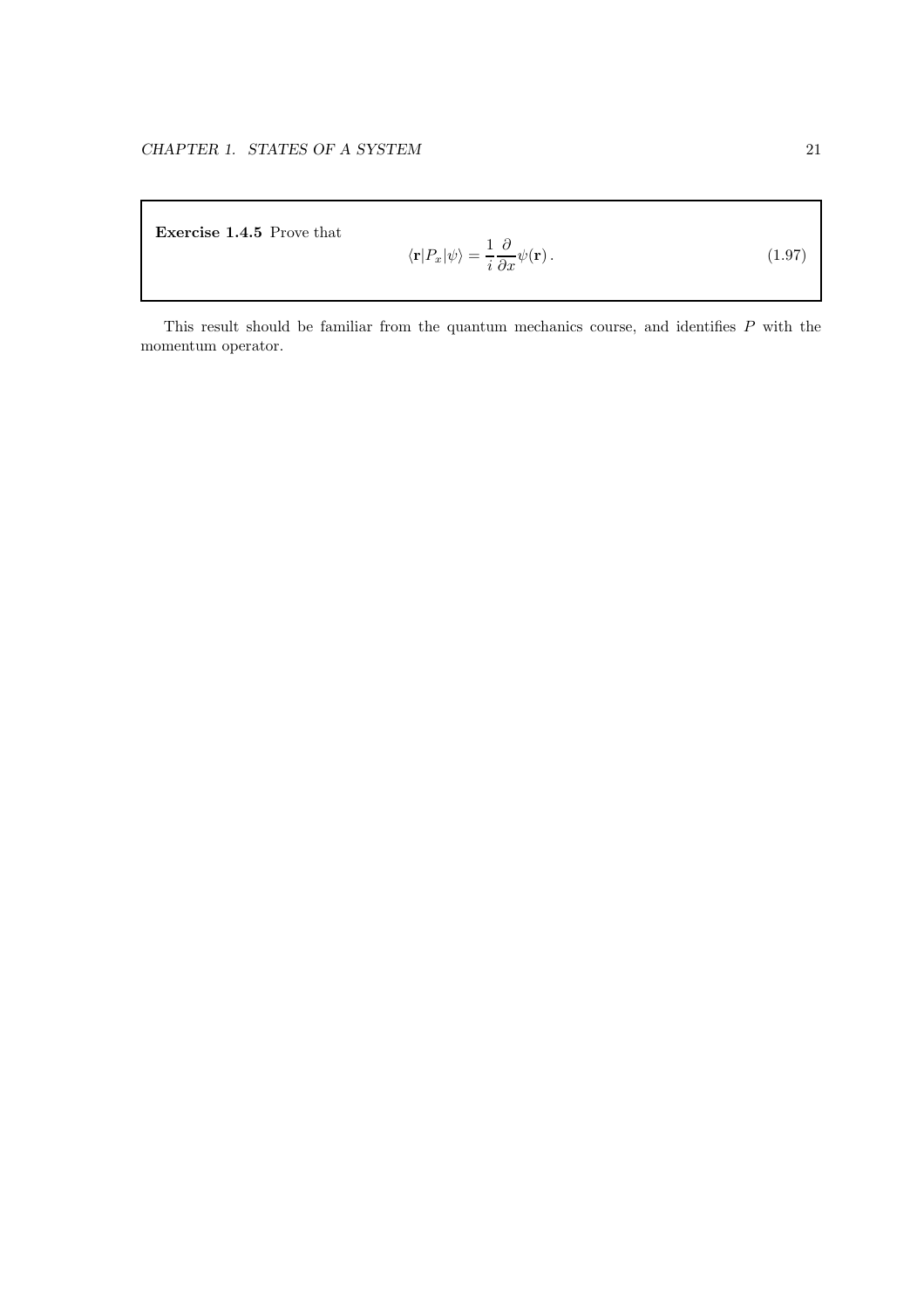# 1.5 Problems

## 1.5.1 Classical trajectories

Draw the trajectory of a point particle in two–dimensional space whose trajectory is given by the following equations:

$$
x(t) = t, \tag{1.98}
$$

$$
y(t) = t^2; \tag{1.99}
$$

$$
x(t) = t^2, \tag{1.100}
$$

$$
y(t) = t; \tag{1.101}
$$

$$
x(t) = \cos(2\pi t), \qquad (1.102)
$$

$$
y(t) = \sin(2\pi t). \tag{1.103}
$$

## 1.5.2 Change of coordinates

Let us consider a point particle in two–dimensional space, and let us choose a reference frame defined by two vectors orthonormal vectors  $(e_1, e_2)$ . A generic vector **x** can be written as:

$$
\mathbf{x} = x_1 \mathbf{e}_1 + x_2 \mathbf{e}_2. \tag{1.104}
$$

Let us now choose a different basis:

$$
\mathbf{e}'_1 = a_{11}\mathbf{e}_1 + a_{12}\mathbf{e}_2 \n\mathbf{e}'_2 = a_{21}\mathbf{e}_1 + a_{22}\mathbf{e}_2.
$$
\n(1.105)

Show that the vectors of the new basis are orthonormal if we choose:

$$
a_{11} = \cos \theta \qquad a_{12} = \sin \theta, \tag{1.106}
$$

$$
a_{21} = -\sin\theta \t a_{22} = \cos\theta. \t (1.107)
$$

The coordinates of the vector **x** in the new reference frame are  $(x'_1, x'_2)$  such that:

$$
\mathbf{x} = x_1' \mathbf{e}_1' + x_2' \mathbf{e}_2',\tag{1.108}
$$

find an expression for  $(x'_1, x'_2)$  as functions of  $(x_1, x_2)$ .

## 1.5.3 Plane waves in three dimensions

The three-dimensional plane waves are given by:

$$
v_{\mathbf{p}}(\mathbf{x}) = \exp[i\mathbf{p} \cdot \mathbf{x}]. \tag{1.109}
$$

Check that they are orthonormal, i.e.

$$
(v_{\mathbf{p}}, v_{\mathbf{p'}}) = (2\pi)^3 \delta(\mathbf{p} - \mathbf{p'}).
$$
\n(1.110)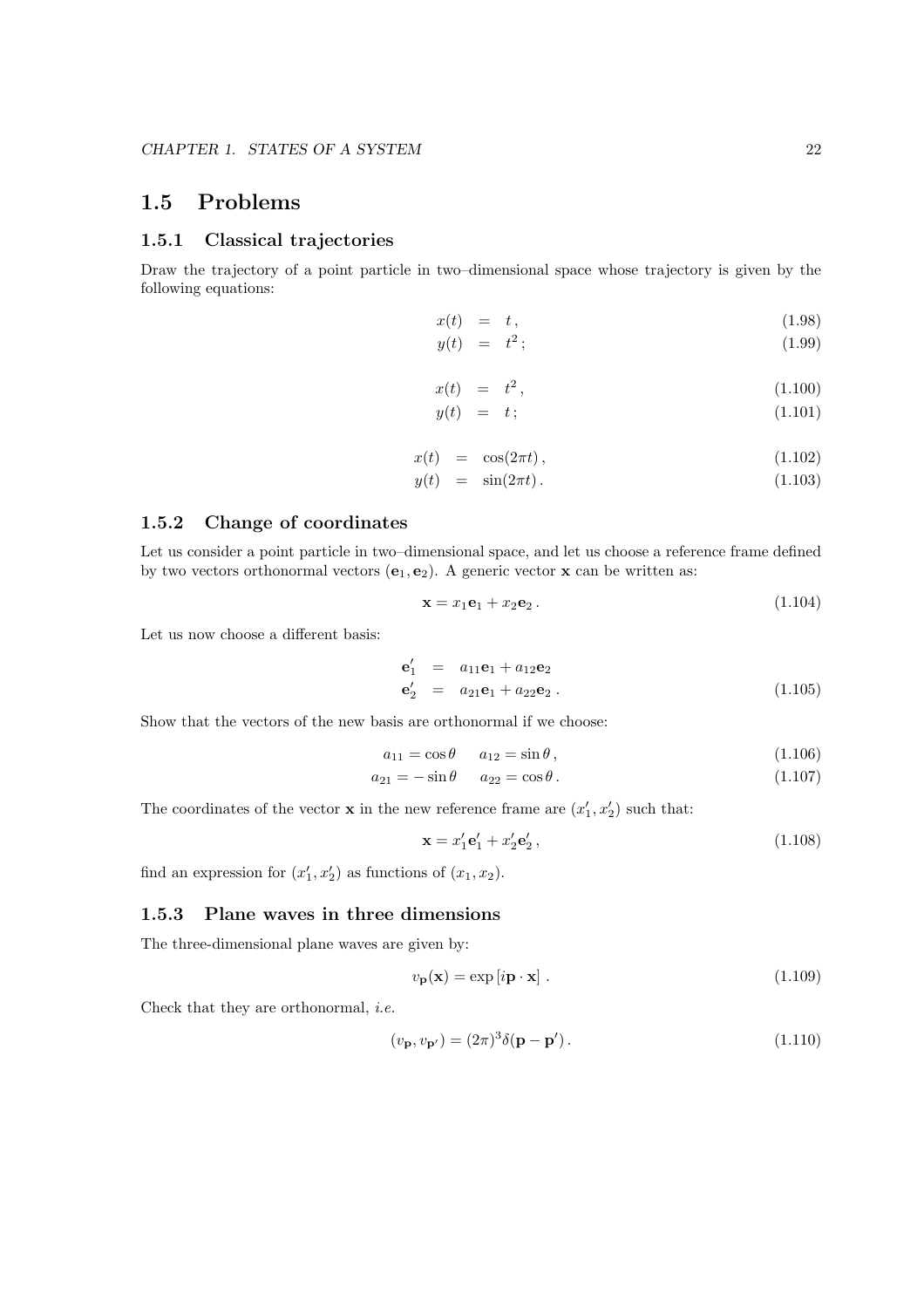The Fourier transfom in this case is written as:

$$
\psi(\mathbf{x}) = \int_{-\infty}^{+\infty} \frac{d^3 p}{(2\pi)^3} \tilde{\psi}(\mathbf{p}) v_{\mathbf{p}}(\mathbf{x}), \qquad (1.111)
$$

$$
\tilde{\psi}(\mathbf{p}) = (v_{\mathbf{p}}, \psi) = \int_{-\infty}^{+\infty} d^3 x \, v_{\mathbf{p}}(\mathbf{x})^* \psi(\mathbf{x}). \tag{1.112}
$$

Prove that:

$$
(\psi, \phi) = \int_{-\infty}^{+\infty} \frac{d^3 p}{(2\pi)^3} \tilde{\psi}(\mathbf{p})^* \tilde{\phi}(\mathbf{p}).
$$
\n(1.113)

Verify the closure relation:

$$
\int_{-\infty}^{+\infty} \frac{d^3 p}{(2\pi)^3} v_{\mathbf{p}}(\mathbf{x}) v_{\mathbf{p}}(\mathbf{x}')^* = \delta(\mathbf{x} - \mathbf{x}'). \tag{1.114}
$$

Therefore the three–dimensional plane-waves can be seen as a continuous orthonormal and complete basis. The correspondence rules that allow us to translate from a dicrete basis to a continuous basis can be summarized as:

$$
i \leftrightarrow \mathbf{p} \tag{1.115}
$$

$$
\sum_{i} \quad \leftrightarrow \quad \int \frac{d^3 p}{(2\pi)^3} \tag{1.116}
$$

$$
\delta_{ij} \quad \leftrightarrow \quad \delta(\mathbf{p} - \mathbf{p}') \tag{1.117}
$$

## 1.5.4 Direct sum of vector spaces

Given two vector spaces  $V_1$ , and  $V_2$ , let us consider the set:

$$
V = \{(|x_1\rangle, |x_2\rangle), |x_1\rangle \in V_1, |x_2\rangle \in V_2\},\tag{1.118}
$$

and define the two operations:

$$
(|x_1\rangle, |x_2\rangle) + (|y_1\rangle, |y_2\rangle) = (|x_1\rangle + |y_1\rangle, |x_2\rangle + |y_2\rangle), \qquad (1.119)
$$

$$
\alpha(|x_1\rangle, |x_2\rangle) = (\alpha|x_1\rangle, \alpha|x_2\rangle). \tag{1.120}
$$

Check that  $V$  is indeed a vector space called the *direct sum* of  $V_1$  and  $V_2$ :

$$
V = V_1 \oplus V_2. \tag{1.121}
$$

The subspaces of V consisting of  $(|x_1\rangle, |0\rangle)$  and  $(|0\rangle, x_2\rangle$  are respectively isomorphic to  $V_1$  and  $V_2$ .

## 1.5.5 Properties of operators

• The geometric series

$$
f(x) = \sum_{n=0}^{+\infty} x^n
$$
 (1.122)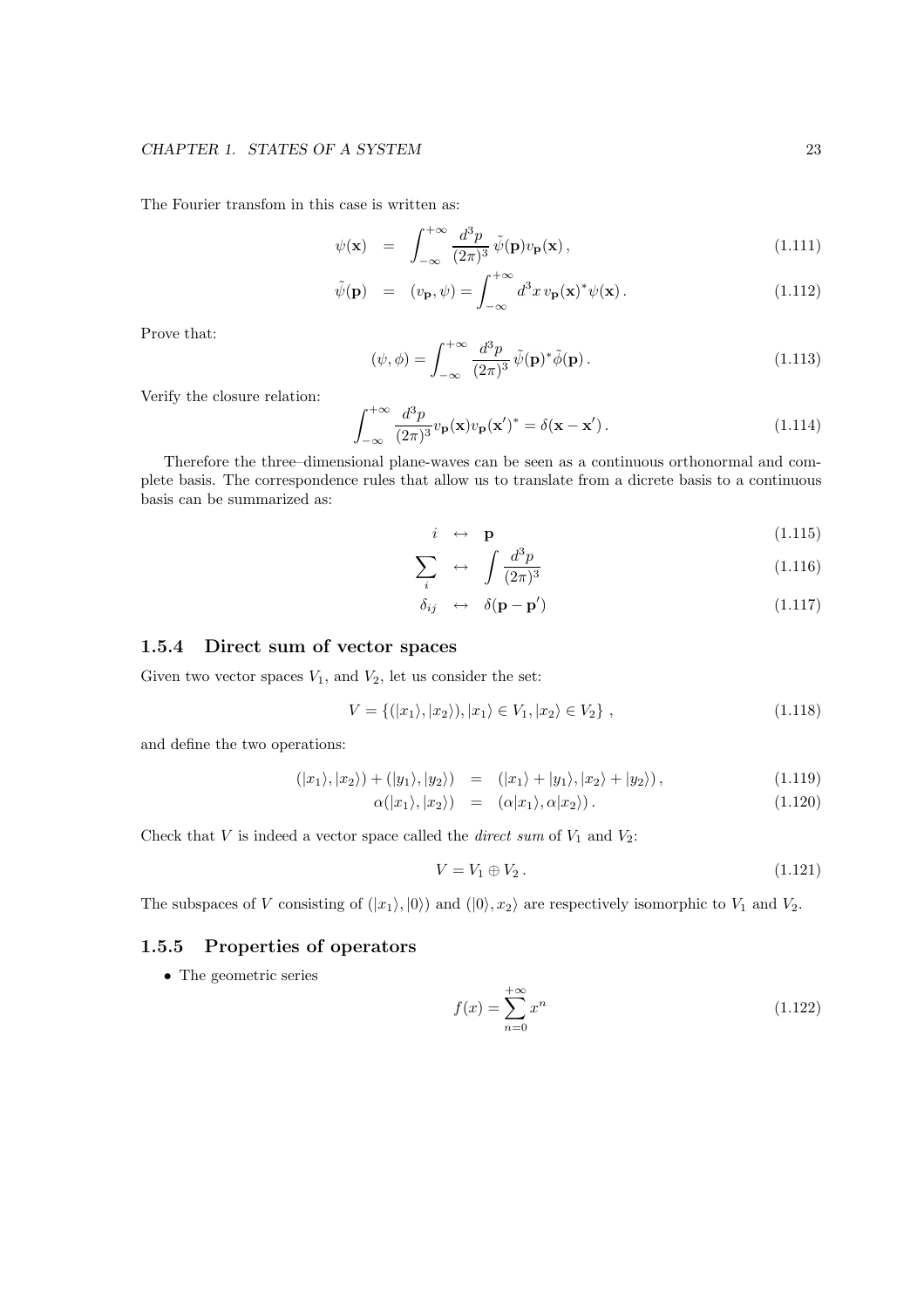is know to converge to  $f(x) = 1/(1-x)$ , if  $|x| < 1$ . Let us consider an Hermitean operator A. Using a basis of eigenvectors of A, discuss the under which conditions the equality

$$
f(A) = \sum_{n=0}^{+\infty} A^n = (1 - A)^{-1}
$$
 (1.123)

holds.

• Let us call  $|u_n\rangle$  the eigenvectors an operator B, with eigenvalues  $\lambda_n$ . If the eigenvectors are a complete and orthonormal set of vectors, show that  $B$  can be written as:

$$
A = \sum_{n} \lambda_n |u_n\rangle\langle u_n| \,. \tag{1.124}
$$

(Hint: the LHS and RHS of the above equation are both operators. Act with these operators on a generic ket  $|\psi\rangle$  and show that you get the same result.) Eq. 1.124 is called a spectral decomposition of B.

• Let  $A, B, C$  be three operators, show that:

$$
[AB, C] = A [B, C] + [A, C] B.
$$
\n(1.125)

## 1.5.6 More on  $X$  and  $P$

Let  $X$  and  $P$  be the position and momentum operator, satisfying the canonical commutation relation

$$
[X,P] = i\,,\tag{1.126}
$$

show that:

$$
[X^n, P] = in X^{n-1}, \qquad (1.127)
$$

$$
[f(X), P] = i\frac{d}{dX}f(X).
$$
 (1.128)

(Hint: use the Taylor expansion for f, and then apply the first equation.)

## 1.5.7 Parity operator

Let us consider a physical system whose state space is  $\mathcal E$ . The parity operator can be defined by its action on the eigenstates of the position operator:

$$
\Pi|\mathbf{x}\rangle = |-\mathbf{x}\rangle. \tag{1.129}
$$

Compute the matrix elements  $\langle \mathbf{x} | \Pi | \mathbf{x}' \rangle$  of  $\Pi$  in the R representation.

The action of  $\Pi$  on a generic vector  $|\psi\rangle$  is given by:

$$
\Pi|\psi\rangle = \Pi \int d^3x \psi(\mathbf{x})|\mathbf{x}\rangle, \qquad (1.130)
$$

$$
= \int d^3x' \psi(\mathbf{x'})|\mathbf{x'}\rangle.
$$
 (1.131)

Hence:

$$
\langle \mathbf{x} | \Pi | \psi \rangle = \psi(-\mathbf{x}). \tag{1.132}
$$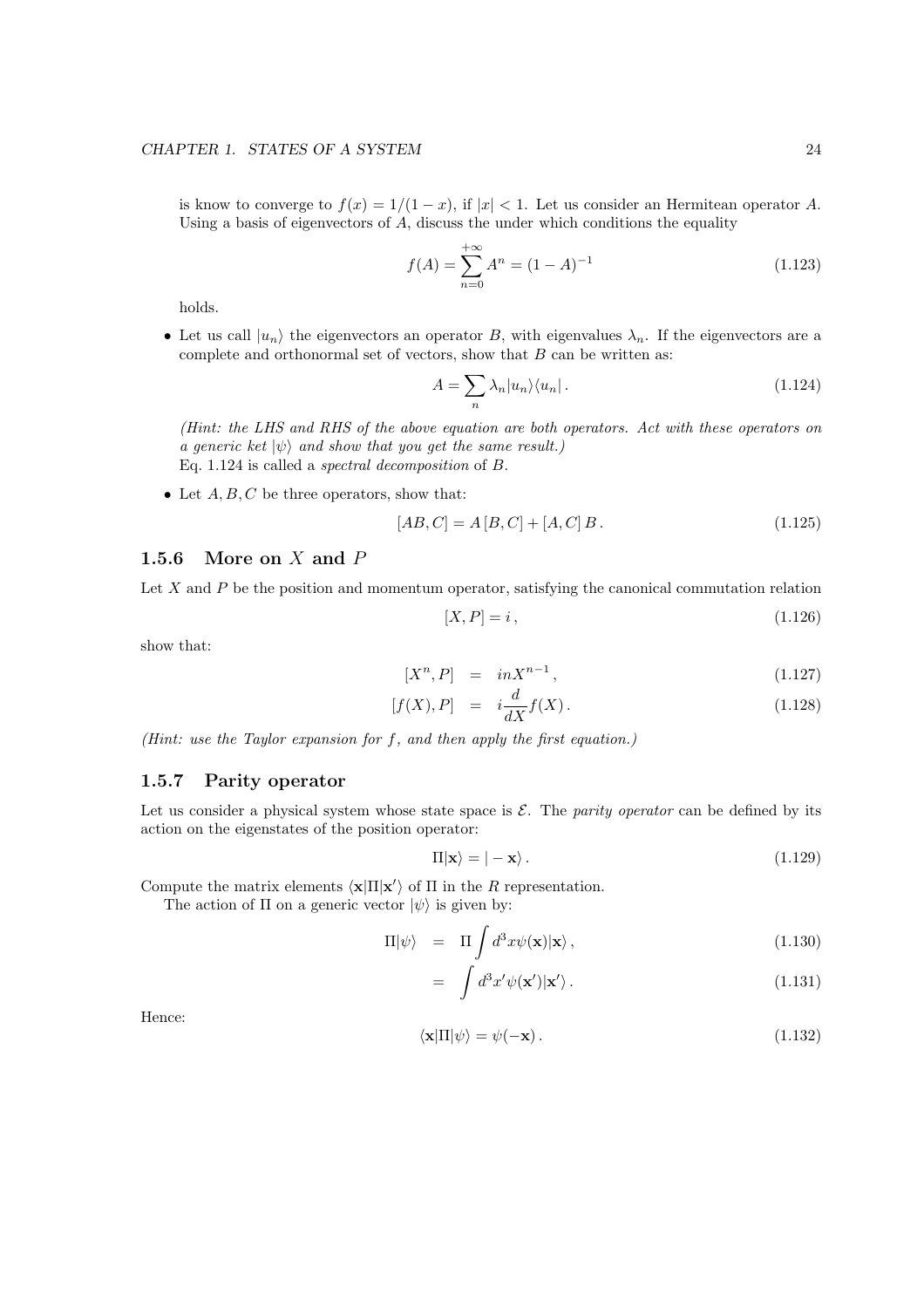- 1. Show that  $\Pi^2 = 1$ .
- 2. Using Eq. 1.132 show that  $\langle \mathbf{x}|\Pi = \langle -\mathbf{x}|\rangle$ , and deduce that  $\Pi$  is Hermitean.
- 3. Show that the eigenvalues of  $\Pi$  are limited to 1 and -1.
- 4. Let us define  $P_{\pm} = \frac{1}{2}(1 \pm \Pi)$ , show that  $P_{\pm}^2 = P_{\pm}$ , and that  $P_{\pm}P_{\mp} = 0$ .